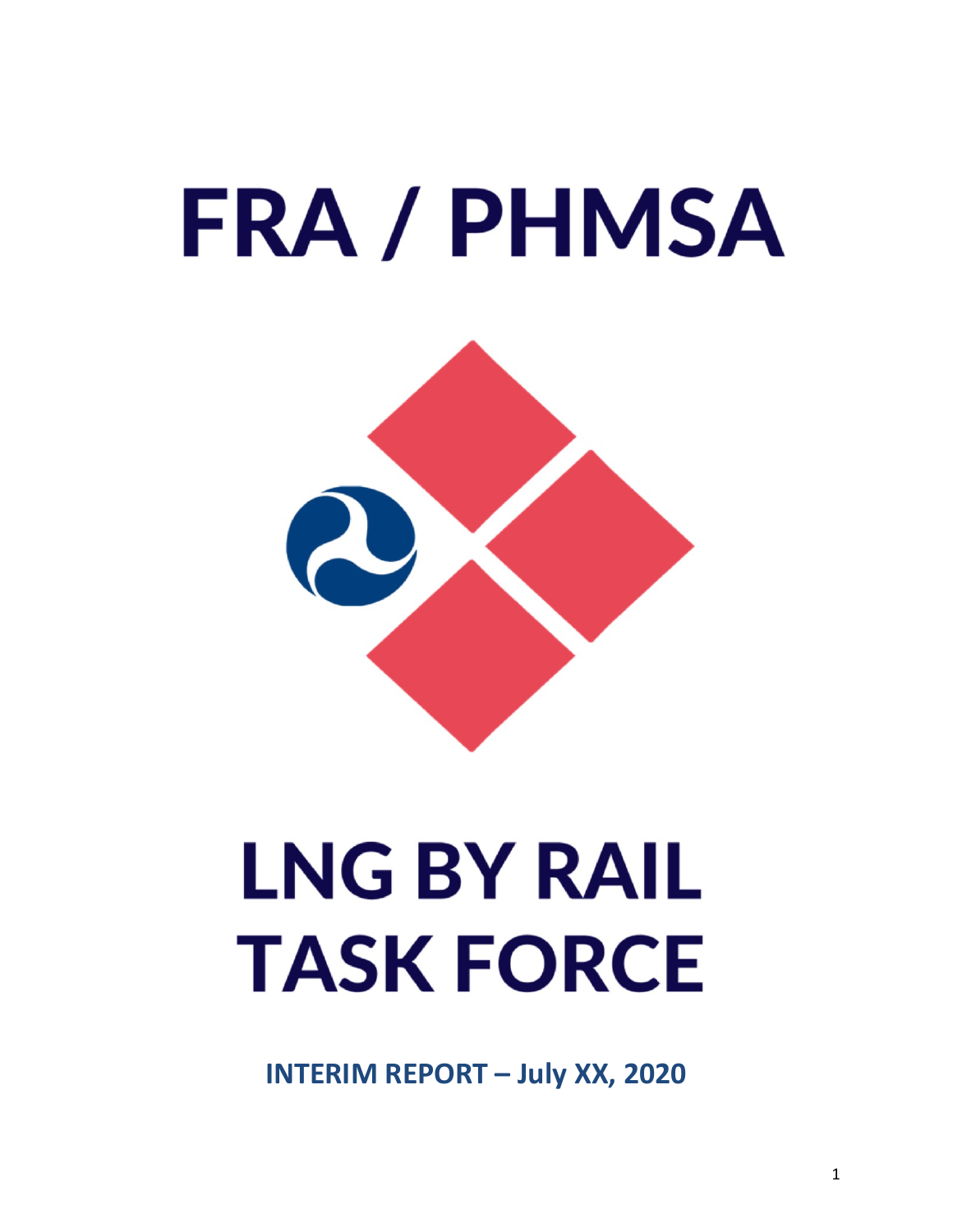# **Contents**

| 1. |                                                                               |  |
|----|-------------------------------------------------------------------------------|--|
|    |                                                                               |  |
|    |                                                                               |  |
| 2. |                                                                               |  |
|    |                                                                               |  |
|    |                                                                               |  |
| 3. |                                                                               |  |
|    |                                                                               |  |
|    |                                                                               |  |
|    |                                                                               |  |
|    |                                                                               |  |
|    |                                                                               |  |
|    |                                                                               |  |
|    | 3.2.1 Evaluate Likely Number of Punctures and Derailment Simulation Models 15 |  |
|    |                                                                               |  |
|    |                                                                               |  |
|    |                                                                               |  |
|    |                                                                               |  |
|    |                                                                               |  |
|    |                                                                               |  |
|    |                                                                               |  |
|    |                                                                               |  |
|    |                                                                               |  |
|    |                                                                               |  |
| 4. |                                                                               |  |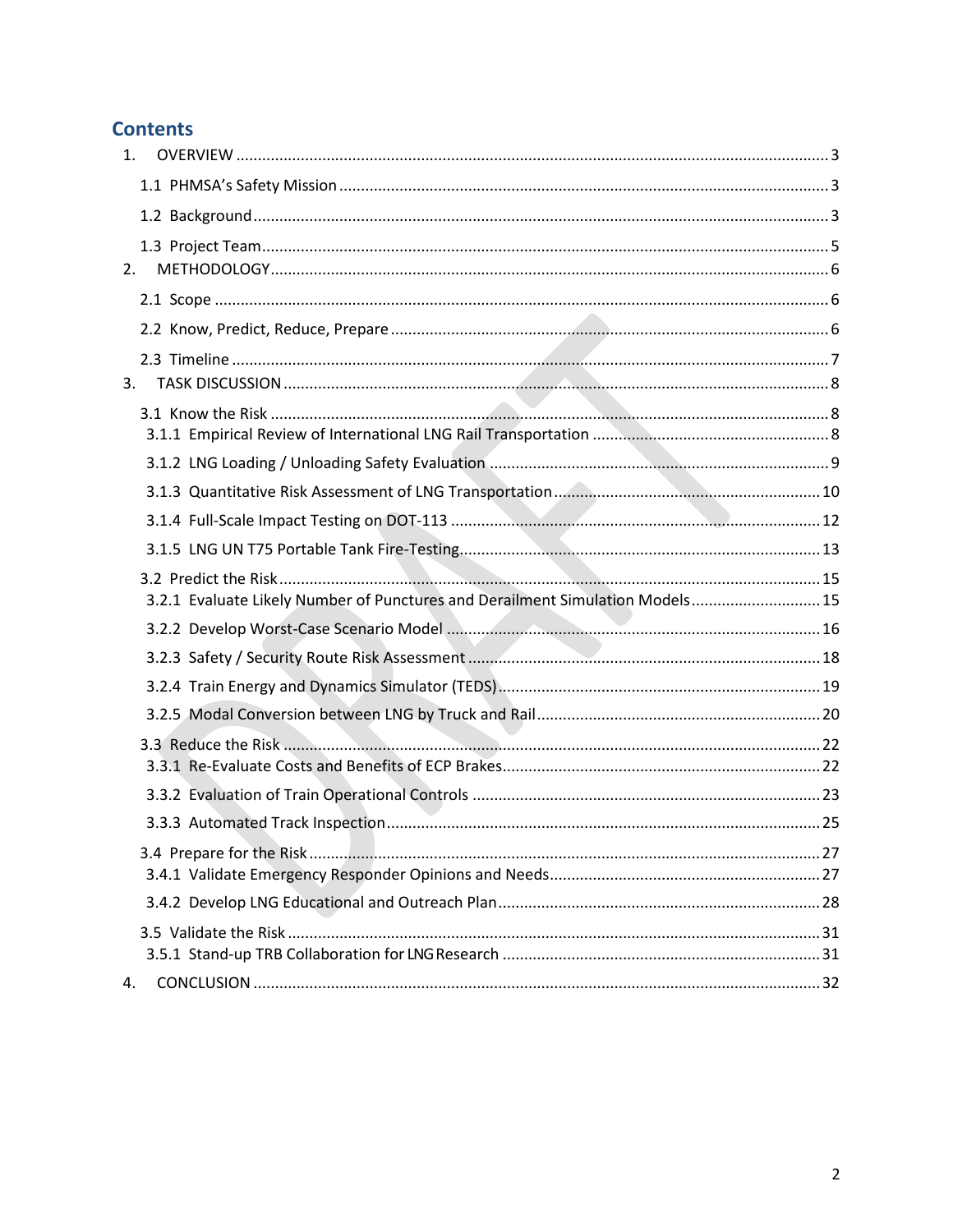# **1. OVERVIEW**

The Pipeline and Hazardous Materials Safety Administration (PHMSA), in collaboration with the Federal Railroad Administration (FRA), created a comprehensive, multi-action task force to evaluate the transportation of Methane, refrigerated liquid, commonly known as liquefied natural gas (LNG) by rail; to synthesize ongoing research and regulatory activities pertaining to LNG; and to identify and fill any potential gaps to ensure that any transportation risks are understood and mitigated properly.

# **1.1 PHMSA's Safety Mission**

PHMSA's mission is to protect people and the environment by advancing the safe transportation of energy and other hazardous materials that are essential to our daily lives. To do this, the agency establishes national policy, sets and enforces standards, conducts research to prevent incidents, and prepares the public and first responders to reduce consequences if an incident does occur. PHMSA and FRA share responsibility for the transportation of hazardous materials by rail and take a system-wide, comprehensive approach that focuses on prevention, mitigation, and response to manage and reduce the risk posed to people and the environment.

This task force contributes to a broader goal **to ensure the safety of LNG-by-rail transportation, by understanding the different aspects of LNG-by-rail risk in the present day and future, reducing that risk, and preparing emergency responders and industry for the materialization of that risk should an incident occur.** This broader goal extends beyond the duration of this task force, and future work will build on the foundation presented in this report.

# **1.2 Background**

LNG has been transported by highways and marine vessels for over 40 years in the United States, and over 50 years internationally. However, federal hazardous materials transportation regulations did not authorize the bulk transport of LNG in rail tank cars, instead permitting rail transport of LNG only as authorized by the conditions of a PHMSA special permit or pursuant to an FRA approval.<sup>1</sup> Due to increased natural gas production in the United States, coupled with a growing domestic and international demand and existing constraints related to transportation infrastructure, the U.S. Department of Transportation (DOT) has determined that rail transportation of LNG is a safe alternative. PHMSA and FRA have found that notable improvements to the technology for rail tank cars has not only made moving LNG by rail achievable, but also provide increased opportunities for safe and efficient transportation.

 $1$  See 49 CFR 174.63(a).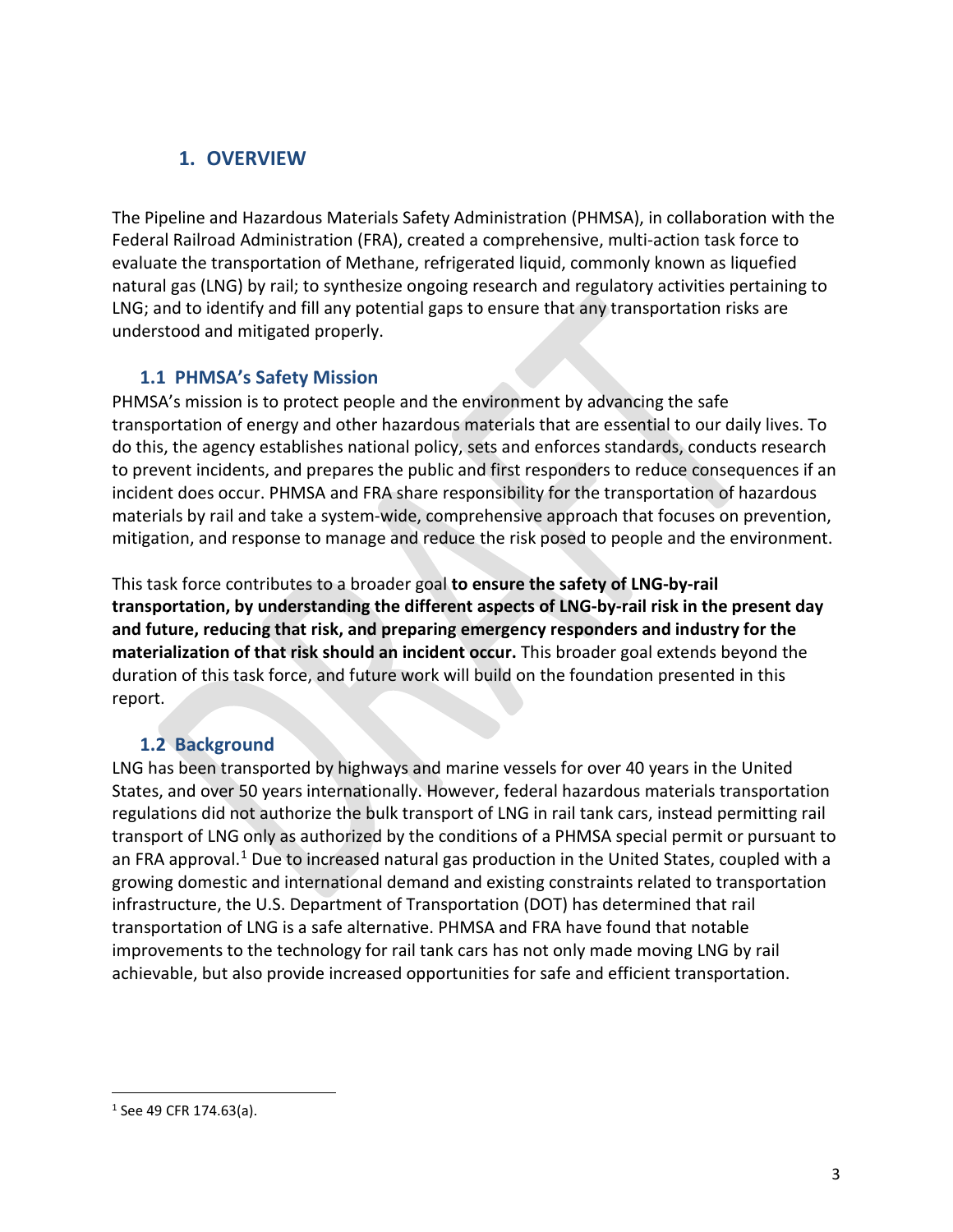On April 10, 2019, President Donald J. Trump issued *Executive Order on Promoting Energy*  Infrastructure and Economic Growth, 13868,<sup>2</sup> which in addition to other provisions, directed the DOT to initiate a rulemaking to allow for the transport of LNG by rail in tank cars. In response to Executive Order 13868 and a petition for rulemaking<sup>3</sup> submitted by the Association of American Railroads (AAR) on January 17, 2017, PHMSA published a Notice of Proposed Rulemaking (NPRM) titled "Hazardous Materials: Liquefied Natural Gas by Rail" (HM-264; 84 FR 56964)4 on October 24, 2019. The HM-264 NPRM proposed changes to the Hazardous Materials Regulations (HMR; 49 CFR Parts 171-180) to allow for the bulk transport of LNG in DOT-113C120W specification rail tank cars.

On December 5, 2019, PHMSA granted DOT Special Permit (DOT-SP) 20534<sup>5</sup> to Energy Transport Solutions, LLC (ETS) authorizing transportation of LNG in DOT-113C120W tank cars between Wyalusing, PA and Gibbstown, NJ, with no intermediate stops, subject to certain operational controls. Recognizing the related subject matter, PHMSA published a notice<sup>6</sup> in the *Federal Register* on December 11, 2019, regarding the issuance of DOT-SP 20534 and extending the NPRM's comment period an additional 21 days, from December 23, 2019 to January 13, 2020. Although it has since published, the HM-264 final rule<sup>7</sup> was in development for the duration of the LNG task force.

PHMSA and FRA conducted a review of ongoing activities, and realized that there were numerous ongoing research and outreach activities related to LNG rail transportation safety. The agencies developed the LNG task force in January 2020 with the overarching goal to further ensure safety by synthesizing existing activities and conducting additional analysis separate from and beyond the regulatory scope of Executive Order 13868, the ongoing rulemaking and the special permit. As such, the task force also considered various other drivers within an

 <sup>2</sup> Section 4(b) of the President's April 10, 2019, *Executive Order on Promoting Energy Infrastructure and Economic Growth* directs the Secretary of Transportation to publish a Notice of Proposed Rulemaking (NPRM) that would propose to treat LNG the same as other cryogenic liquids and permit LNG to be transported in approved rail tank cars. The Executive Order also directs that the NPRM be published within 100 days of date of the order, and that a final rule must be published within 13 months of the date of the order. See

https://www.whitehouse.gov/presidential-actions/executive-order-promoting-energy-infrastructure-economicgrowth/

<sup>&</sup>lt;sup>3</sup> AAR. Petition for Rulemaking to Allow Methane, Refrigerated Liquid to be Transported in Rail Tank Cars. January 17, 2017. [PHMSA-2017-0020 (P-1697)]

<sup>4</sup> PHMSA. U.S. DOT. Hazardous Materials: Liquefied Natural Gas by Rail NPRM. 84 FR 56964. October 24, 2019. PHMSA-2018-0025. See https://www.federalregister.gov/documents/2019/10/24/2019-22949/hazardousmaterials-liquefied-natural-gas-by-rail

<sup>5</sup> PHMSA. U.S. DOT. Hazardous Materials: Notice of Issuance of Special Permit Regarding Liquefied Natural Gas. 84 FR 67768. December 11, 2019. PHMSA-2018-0025; Notice No. 2019-XX. See

https://www.federalregister.gov/documents/2019/12/11/2019-26614/hazardous-materials-notice-of-issuance-ofspecial-permit-regarding-liquefied-natural-gas

<sup>6</sup> PHMSA. U.S. DOT. Hazardous Materials: Liquefied Natural Gas by Rail; Extension of Comment Period. 84 FR 70491. December 23, 2019. PHMSA-2018-0025. Notice No. 2019-14. See

https://www.federalregister.gov/documents/2019/12/23/2019-27656/hazardous-materials-liquefied-natural-gasby-rail-extension-of-comment-period

<sup>7</sup> Add cite to FR once published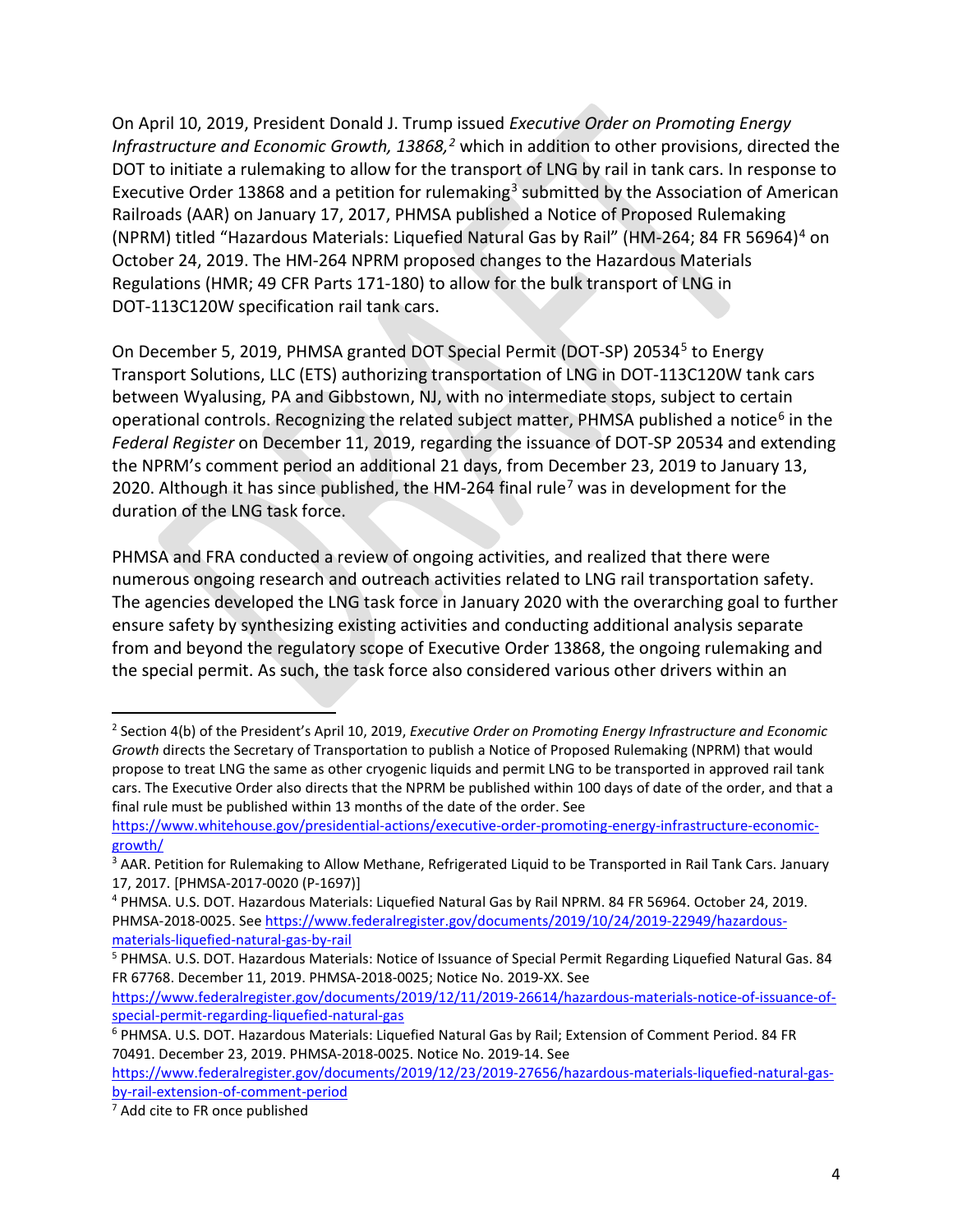evolving hazardous materials transportation sector. These drivers include technological development, the growing economic demand for LNG, various research and testing activities underway within the DOT, and PHMSA's underlying mission to uphold hazardous materials transportation safety.

#### **1.3 Project Team**

PHMSA assembled a cross-disciplined team of Subject Matter Experts (SMEs) in coordination with the FRA. The project team included a core group of 10 task leads and over 20 team members composed of varying degrees of technical expertise. Overall, the project team included engineers, chemists, economists, hazardous materials investigators, technical writers, and contracts and outreach specialists. Each task was structured to include a task lead, a task champion, and several team members. Together, the teams developed and engaged in initial steps to carry out a multi-action project plan to synthesize the existing data and information surrounding the transportation of LNG and to investigate any areas of concern to ensure proper mitigation of any potential transportation risks.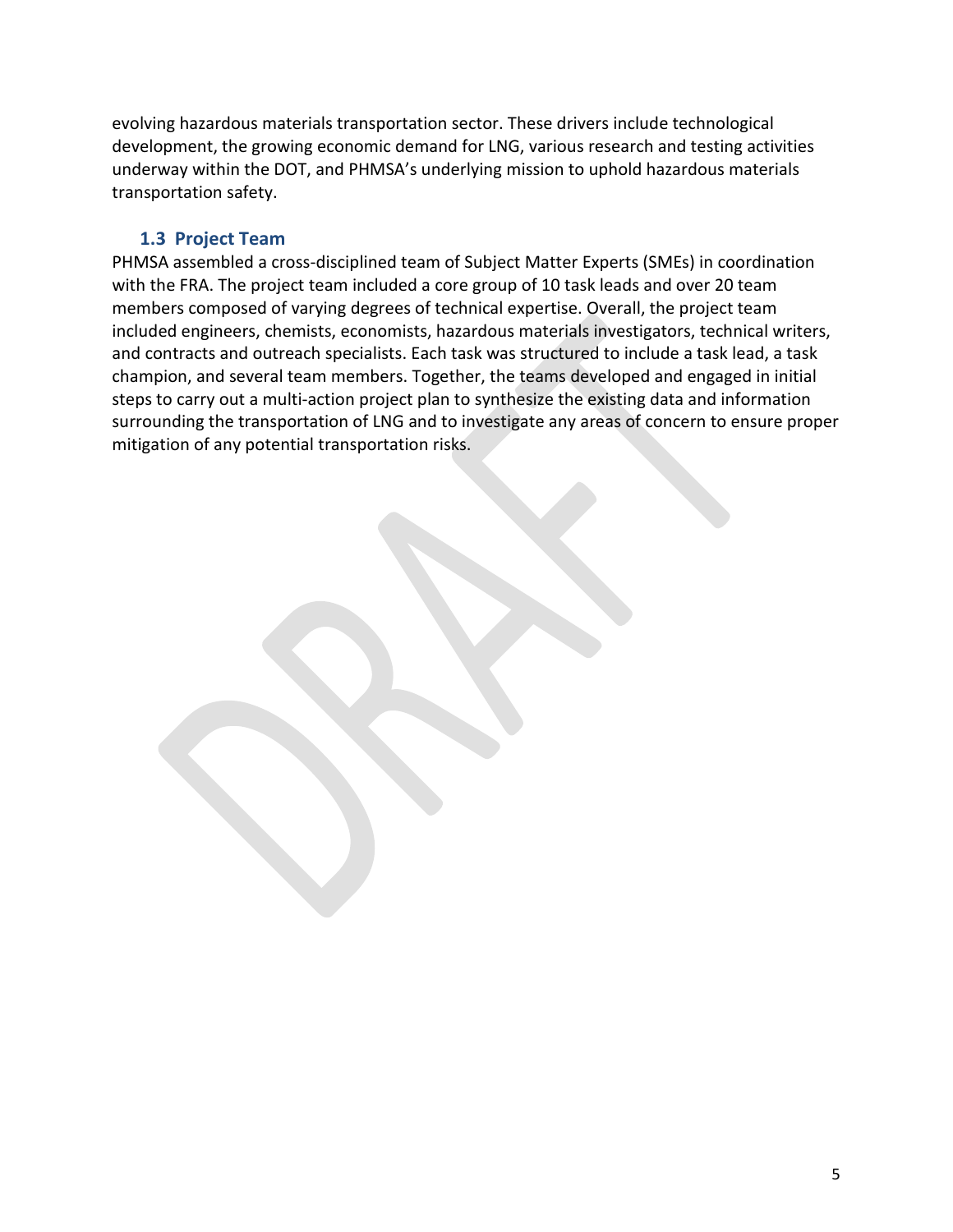# **2. METHODOLOGY**

The project team developed a unique risk-based framework to identify and execute a comprehensive collection of 16 tasks relevant to the properties of LNG and its safe transportation by rail.

#### **2.1 Scope**

As a result of its initial assessment, PHMSA and FRA identified 16 tasks that would synthesize ongoing activities, while also developing a comprehensive cross-section of the LNG environment for further analysis separate from and beyond the regulatory scope of Executive Order 13868 and the HM-264 rulemakings. Although diverse, the project tasks contained within the project plan are interrelated and involve research, outreach, statistical and scenario modeling, risk assessment, cost-benefit analysis, safety evaluation, and physical testing of hazardous materials packaging.

PHMSA believes that the project plan represents a comprehensive, transportation safetyfocused analysis of the LNG environment, while still acknowledging it is not exhaustive of the present and future implications of the transport of LNG by rail. This report will inform further evaluation and future research and regulatory action.

#### **2.2 Know, Predict, Reduce, Prepare**

Looking closely at the broader goal to ensure the safety of LNG-by-rail transportation, it implies four approaches that, taken together, create a cohesive strategy for dealing with the transportation risk of LNG by rail. We simplify this strategy and refer to it here as (1) "know the risk," (2) "predict the risk," (3) "reduce the risk," and (4) "prepare for the risk."

Efforts to "know the risk" expand DOT's knowledge of the types and extent of risk posed by LNG-by-rail transportation, with a focus on research and testing. Efforts to "predict the risk" leverage modeling and simulation software and tools to analyze LNG-by-rail operations and potential risk outcomes. Efforts to "reduce the risk" relate the possible strategies and technologies that decrease the risk of transporting LNG by rail, especially through track inspection, tank car design, and operational factors. Efforts to "prepare for the risk" are focused on the emergency response community and ensure that—should an incident occurand the risks of LNG materialize—emergency responders have the awareness, training, and resources to keep themselves and the public safe.

Naturally, these efforts are interdependent and work together to explore safety concerns of transporting LNG by rail. However, for the purpose of this project plan, Table 1 presents the tasks within the established framework.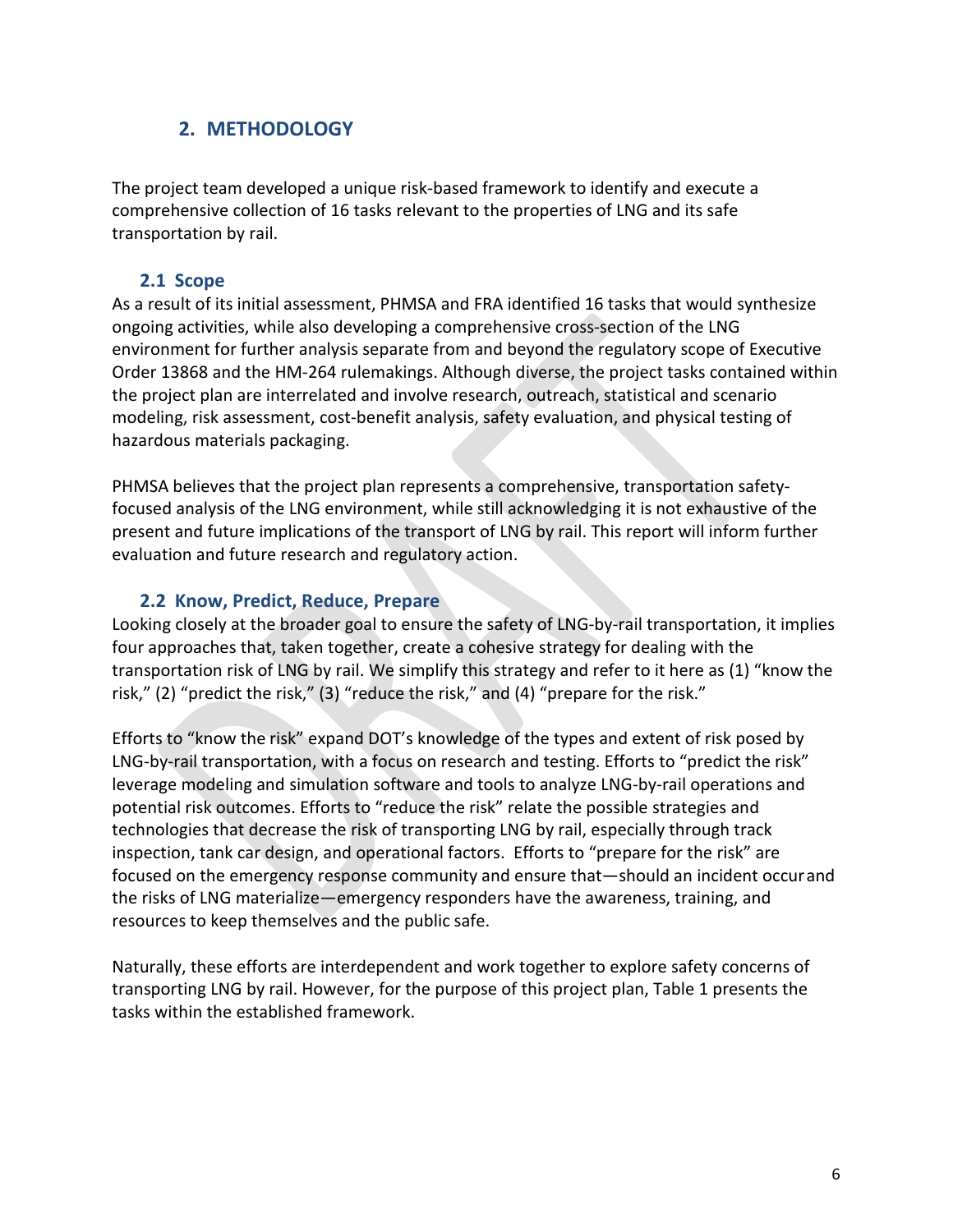| <b>Know the Risk</b> |                            | <b>Predict the Risk</b> |                          | <b>Reduce the Risk</b> |                            | <b>Prepare for the Risk</b> |                        |  |
|----------------------|----------------------------|-------------------------|--------------------------|------------------------|----------------------------|-----------------------------|------------------------|--|
|                      | <b>Empirical Review of</b> | $\bullet$               | Evaluate Likely          | $\bullet$              | <b>Re-Evaluate Costs</b>   | $\bullet$                   | Validate               |  |
|                      | international LNG          |                         | Number of                |                        | and Benefits of ECP        |                             | Emergency              |  |
|                      | <b>Rail Transportation</b> |                         | Punctures and            |                        | <b>Brakes</b>              |                             | Responder              |  |
| $\bullet$            | LNG Loading /              |                         | Derailment               | $\bullet$              | <b>Evaluation of Train</b> |                             | Opinions and           |  |
|                      | <b>Unloading Safety</b>    |                         | <b>Simulation Models</b> |                        | Operational                |                             | <b>Needs</b>           |  |
|                      | Evaluation                 | $\bullet$               | Develop Worst-           |                        | Controls                   | $\bullet$                   | Develop LNG            |  |
| $\bullet$            | <b>Quantitative Risk</b>   |                         | Case Scenario            | $\bullet$              | <b>Automated Track</b>     |                             | <b>Educational and</b> |  |
|                      | Assessment of LNG          |                         | Model                    |                        | Inspection                 |                             | Outreach Plan          |  |
|                      | Transportation             | $\bullet$               | Safety / Security        |                        |                            |                             |                        |  |
| $\bullet$            | Full-Scale Impact          |                         | Route Risk               |                        |                            |                             |                        |  |
|                      | Testing on DOT-            |                         | Assessment               |                        |                            |                             |                        |  |
|                      | 113                        | $\bullet$               | Train Energy and         |                        |                            |                             |                        |  |
| $\bullet$            | LNG UN T75                 |                         | <b>Dynamics</b>          |                        |                            |                             |                        |  |
|                      | Portable Tank Fire-        |                         | Simulator (TEDS)         |                        |                            |                             |                        |  |
|                      | Testing                    | $\bullet$               | <b>Modal Conversion</b>  |                        |                            |                             |                        |  |
|                      |                            |                         | between LNG by           |                        |                            |                             |                        |  |
|                      |                            |                         | <b>Truck and Rail</b>    |                        |                            |                             |                        |  |

#### **Table 1: Methodology for Addressing LNG-by-Rail Risk**

In addition to the 15 tasks included in Table 1, PHMSA initiated a 16th task to coordinate with the Transportation Research Board (TRB) to review the task force's project plan and any completed, in-progress, and planned deliverables to foster continuous improvement in our concerted and continual effort to ensure the safe transportation of LNG by rail.

# **2.3 Timeline**

For the purpose of the task force, the project scope was limited to the 16 tasks, as well as a structured timeframe to promote rapid progress. The project plan and initial phase of action began on January 21, 2020, culminating in a presentation to PHMSA and FRA leadership on April 8, 2020.<sup>8</sup> However, circumstances surrounding the ongoing Coronavirus Disease 2019 (COVID-19) public health emergency delayed certain project tasks and planned events, and the mandatory work-from-home order issued in Washington, DC on March 16, 2020, has introduced additional complexity. Nonetheless, the task force has made substantial progress toward all 16 tasks. PHMSA and FRA staff continue to engage in the completion of all ongoing project tasks, as well as further action within the scope of the DOT's regulatory authority. The DOT remains committed to ensuring the safety of LNG-by-rail transportation.

 <sup>8</sup> Information contained herein may differ slightly from that which was presented on April 8, 2018, as result of further research and analysis that has since been undertaken by the task force team within the progression of the ongoing project tasks. DOT staff continue to engage in the completion of the project tasks and initiate further action, as appropriate.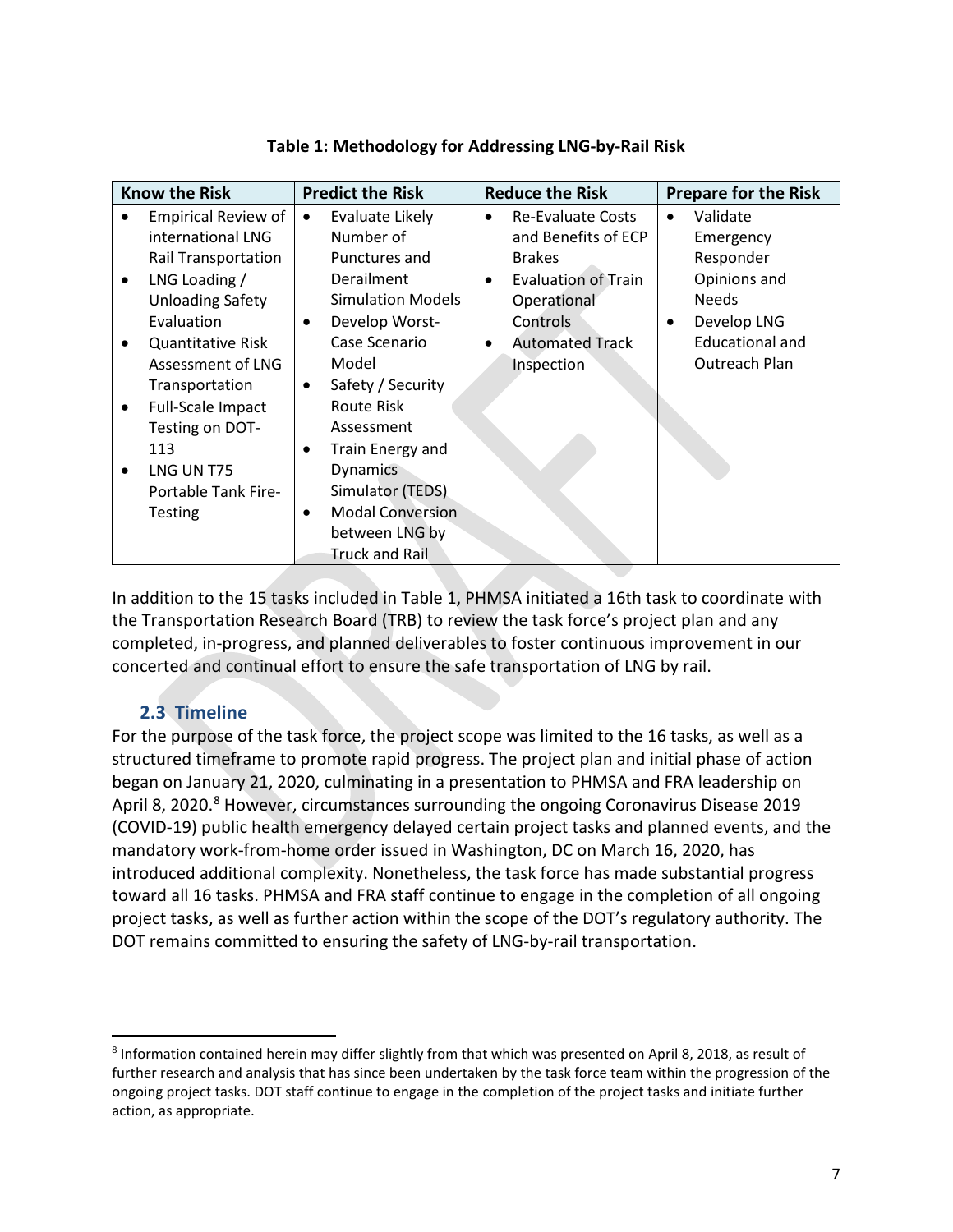# **3. TASK DISCUSSION**

# **3.1 Know the Risk**

Efforts to "know the risk" expand DOT's knowledge of the types and extent of risk posed by LNG-by-rail transportation, with a focus on research and testing.

#### 3.1.1 Empirical Review of International LNG Rail Transportation

PHMSA is engaging with shippers in countries where LNG has been transported safely to gain lessons learned and best practices that can be adopted domestically.

# *Key Takeaways*

- Japan, Germany, Spain, and Portugal transport LNG by rail currently in cryogenic tank cars and International Organization for Standardization (ISO) portable tanks.
- Other European countries including the United Kingdom, France, and Poland authorize LNG-by-rail transport and continue to monitor the market demand.
- Canada authorizes the TC-113 (which is a tank car equivalent to the DOT-113) for LNGby-rail transport, but LNG has not been transported by rail in Canada, except as fuel for locomotive use.
- Several countries around the world including Russia, Estonia, Latvia, India, and Spain have begun pilot projects and feasibility assessments for the use of dual-fuel LNG locomotives as efficient alternatives to diesel locomotives. In North America, there is one railroad currently utilizing dual-fuel locomotives.
- PHMSA met with the Japan Freight Company (JR Freight) and Japan Oil Transportation (JOT) in February 2020 to discuss best practices that have enabled Japan to transport LNG for 2 decades without accident. These practices include a train-length limit that aligns with emergency braking distances; pre-determined routing; natural disaster protocol; limitations on storage time in rail yards; annual training that includes an LNGspecific qualification; and information sharing with employees, communities, and law enforcement and emergency response personnel.

# *Analysis*

PHMSA reviewed international regulations and guidance to identify which countries authorize the transportation of LNG by rail currently. PHMSA also identified countries with the capabilities for loading and transporting LNG by rail that continue to monitor its demand within their respective international markets.

PHMSA engaged directly with Japanese shippers because LNG has been transported by rail in Japan for approximately two decades, first between the cities of Kanazawa, Niigata, and Aomori from 2000 to 2015, and more recently in Hokkaido, from 2013 to the present. In a meeting with PHMSA, the Japanese rail operator JR Freight relayed that there have been no accidents with an LNG container transported by rail in Japan. Demand for LNG cars is typically 8–10 cars per day and is most commonly transported in portable tanks measuring 12, 20, or 31 feet in size. In Japan, there is a universal train length limit for all types of freight (540 meters; or approximately 26 freight cars and 1 locomotive); however, there is no limit based on whether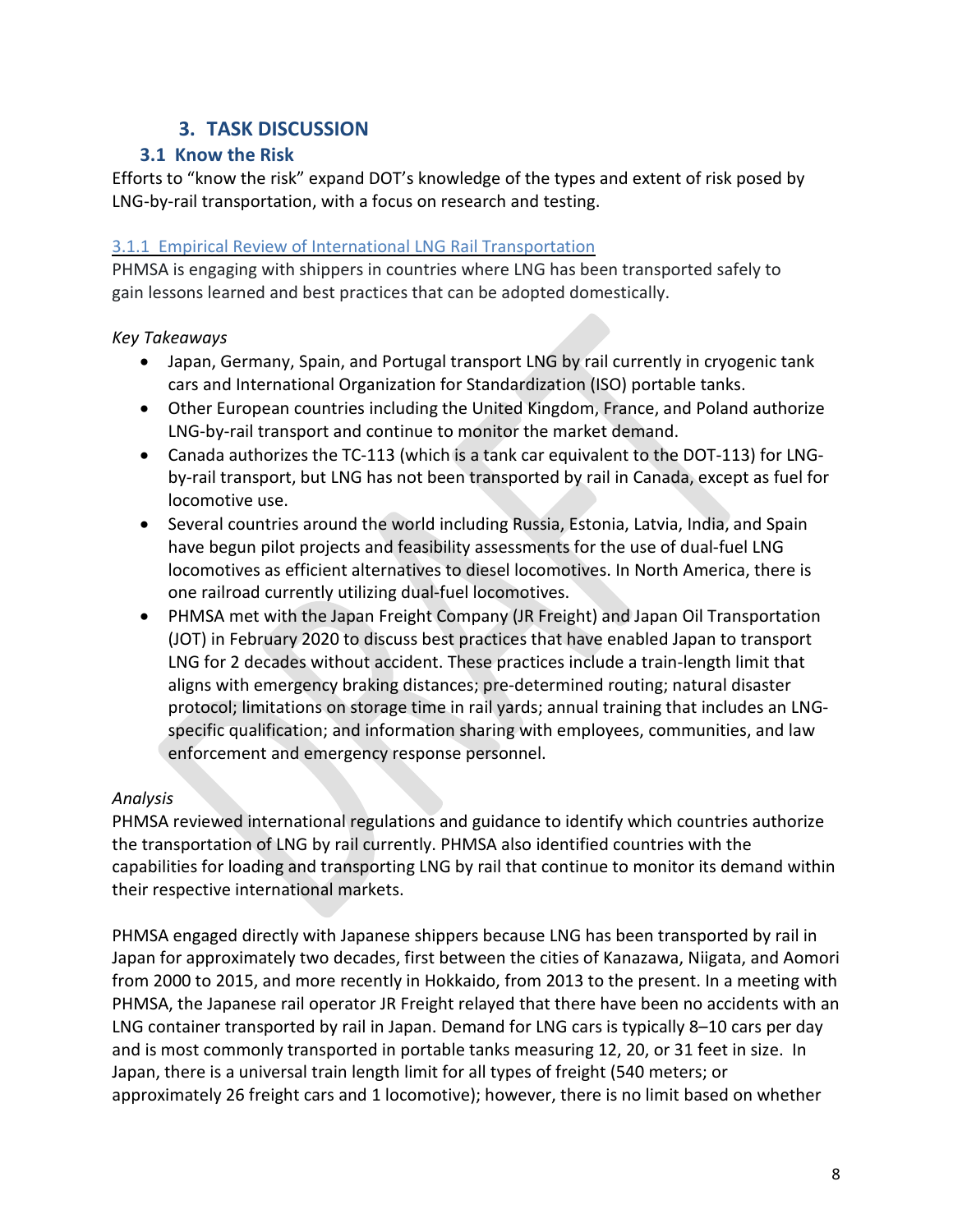the rail car contains LNG or other dangerous goods. Prior to transporting LNG by rail, JR Freight coordinated with different governmental ministries, such as the Ministry of Economy, Trade, and Industry and the Ministry of Land, Infrastructure, Transport, and Tourism.

# *Planned Next Steps*

PHMSA and FRA are drafting an internal report summarizing the informationobtained on the international transportation of LNG by rail.

# 3.1.2 LNG Loading / Unloading Safety Evaluation

PHMSA and FRA are evaluating safety concerns in regards to the loading and unloading of LNG to further determine how the transportation of LNG by rail can be made even safer.

# *Key Takeaways*

- PHMSA reviewed the HMR and 5800.1 Incident Report Forms to determine that LNG is safely transported in existing packaging schemes, such as a UN-approved ISO portable tank or a DOT specification cargo tank motor vehicle (MC 338).
- The PHMSA Incident Database contains 17 incident reports involving LNG that were reported from 1984 through March 2020. PHMSA determined that only 6 of the incidents involved loading or unloading operations, resulting in 0 deaths, 2 hospitalizations, and 1 significant fire in which the cargo tank did not lose pressure or release the contents.
- PHMSA reviewed loading and unloading safety concerns that focused on the unique properties of LNG; the existing authorized packaging schemes; and the existing use, performance, and maintenance of DOT-113 tank cars.
- PHMSA found that LNG has a proven transportation safety record in existing approved bulk packagings and that the LNG industry has a strong safety culture.
- Proper employee training and equipment maintenance are vital to safe loading and unloading of LNG.

# *Analysis*

PHMSA conducted a multi-facetted analysis of current loading and unloading operations for LNG in packagings other than a DOT-113 tank car, as well as the training and equipment needed to safely enable loading and unloading activities. Notably, PHMSA reviewed the historical incident data for LNG and did not find a significant number of incidents related to loading and unloading activities. PHMSA also analyzed existing literature on safety concerns associated with loading, unloading, or transloading LNG to determine if any additional considerations exist and to identify any concerns with tank car fittings.

Furthermore, PHMSA conducted interviews with SMEs from FRA and the Environmental Protection Agency (EPA) and engaged current shippers and liquefaction facilities to determine if additional considerations exist for the transportation of LNG in other authorized packagings that may be relevant to the transport of LNG by tank car. PHMSA's safety evaluation focused on the specific risks involved with the intention of enabling the development of training and dissemination of best practices to ensure workplace safety and minimize risks incidental to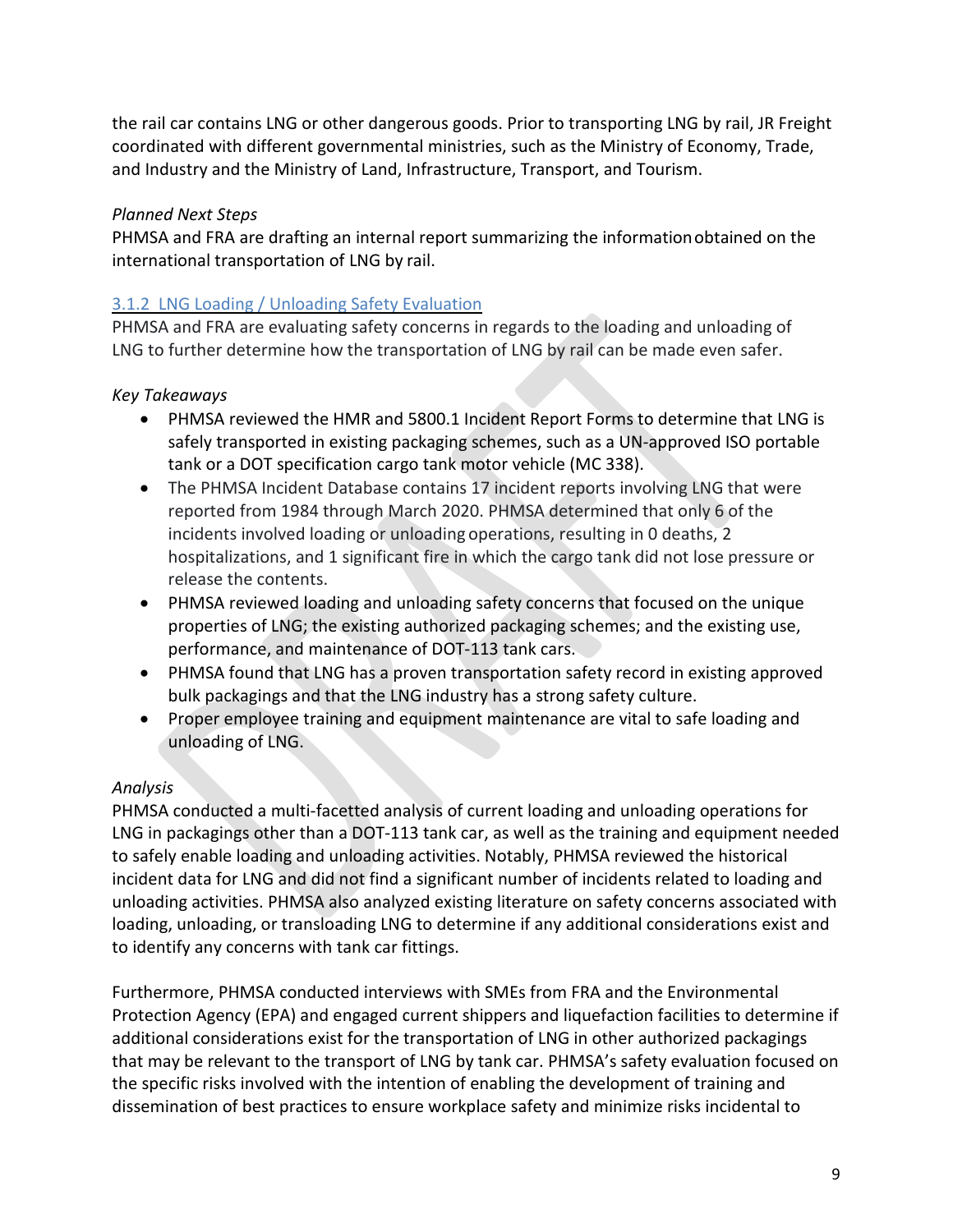transportation of LNG. Overall, PHMSA found that the industry learned from incidents and made safety-enhancing changes to their practices.

Notably, the following areas are important to ensure the safe loading and unloading of LNG:

- **Training:** Training for the transportation of LNG is covered under the general training requirements of the HMR as specified in 49 CFR 172.704. The HMR require training in four main areas: General Awareness, Function-Specific, Safety, and Security. Due to the unique hazards posed by flammable cryogenic liquids, personnel who perform loading and unloading functions must have appropriate training to address the hazards presented. Hazmat employers are required to provide the training required by the HMR, but they can tailor the training to the specific needs of the hazmat employee and the company.
- **Mechanical Equipment, Hardware, Fittings, and Hoses:** Means of containment and the equipment used for loading and unloading must be properly maintained and inspected regularly. Due to a large difference in temperature, the rapid transfer of heat from an object into the cryogenic liquid can cause burns if direct contact of liquid with skin occurs or if Personal Protective Equipment (PPE) is inadequate to prevent cold-temperature injury during an exposure. Additionally, large spills of the liquid onto metal structures that are not designed to withstand cryogenic temperatures can cause embrittlement and fracturing. LNG contains no odorant, making it difficult to detect a release.

# *Planned Next Steps*

Circumstances surrounding the ongoing COVID-19 public health emergency have delayed planned travel and introduced additional complexity in regards to future in-person site visits. However, DOT personnel plan to visit LNG liquefaction and transportation sites in Hialeah, FL (New Fortress Energy) and Jacksonville, FL (JAX LNG) to assess current operating practices, review training materials, review operational procedures, and discuss operating practices with facility personnel. PHMSA anticipates that these site visits will help determine safety issues and concerns about employee training, equipment maintenance, and regulatory gaps in regards to the loading and unloading of LNG on rail cars for further consideration. The findings would inform future analysis and activities preparing for the loading and unloading of LNG on a DOT-113 tank car, with the goal to make the loading, unloading, and transloading of LNG safer by reducing the number of employee errors.

# 3.1.3 Quantitative Risk Assessment of LNG Transportation

PHMSA and FRA have developed a white paper that examines the methodologies, input data, and risk evaluation approach needed to perform a Quantitative Risk Analysis (QRA) for rail transportation of LNG and other hazardous materials.

# *Key Takeaways*

- QRAs may be useful to establish baseline knowledge regarding the transport of hazardous materials, such as LNG, and their unique risks and challenges.
- A successful QRA for the transport of LNG by rail should include detailed information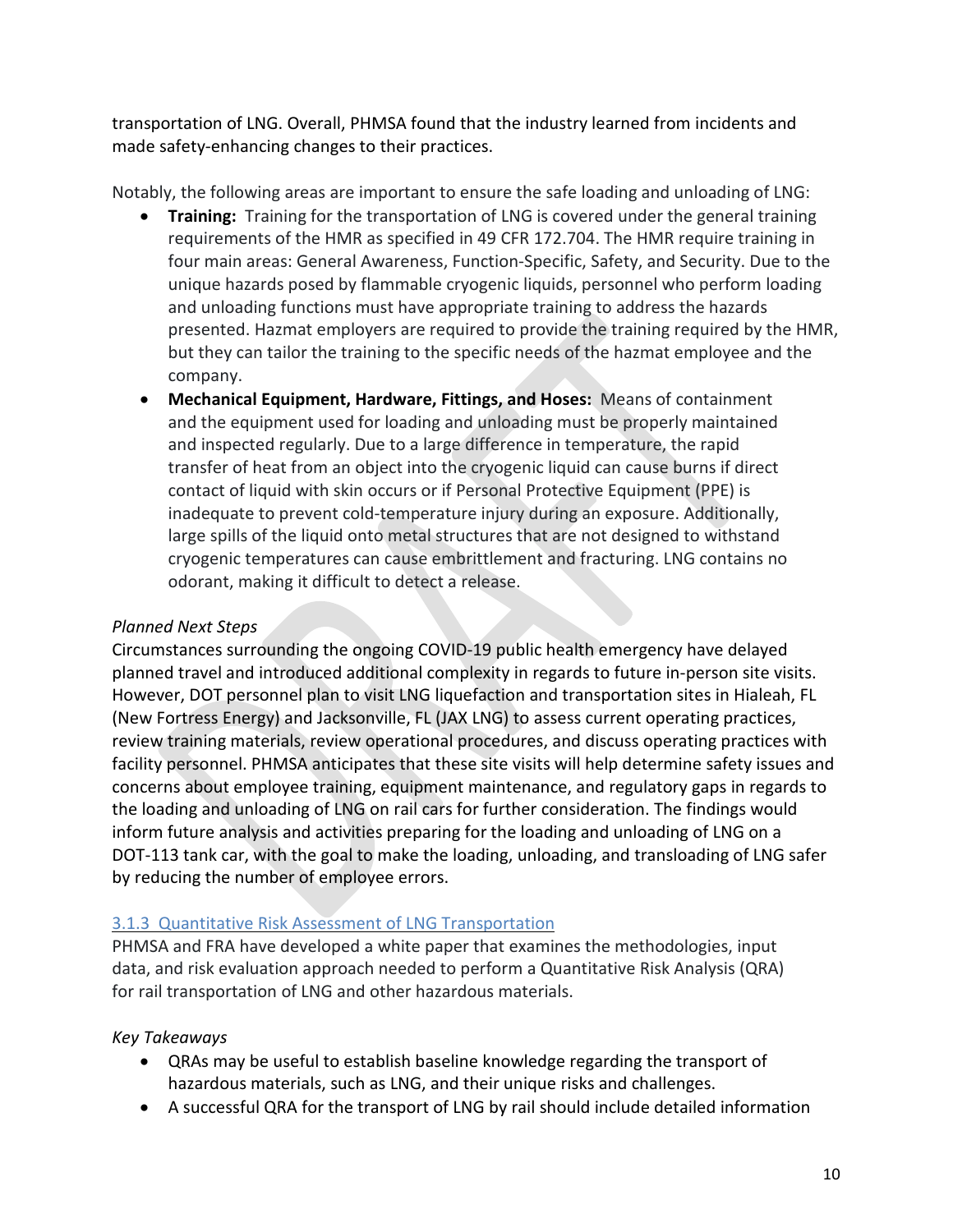about shipment volumes, route details and geography, equipment used, track conditions, accident history and probabilities, types of populations and population density near the transportation corridor, and potential consequences.

- While QRAs generate comprehensive quantitative risk values, the risk values should be viewed in the context of other safety data available and any recognized risk acceptance criteria.
- QRAs can provide the detail and rigor needed to show equivalent levels of safety, when the levels of safety are properly defined.

#### *Analysis*

QRA methodology can evaluate the potential risks to the general population arising from the transportation of hazardous materials. The basic philosophy of a QRA considers the frequency of accidents that lead to the release of hazardous materialsand the consequence of such releases on the involuntarily exposed population. Different metrics are used in QRAs to determine the consequences of accidents, including fatalities, injuries, economic losses, opportunity loss, etc.

PHMSA's approach to performing a QRA for rail transportation of LNG begins with specifying the origin and destination points (O-D pair) and the rail route by which the shipment will be moving. Then, the route length is divided into segments of appropriate length and the risk in each segment is calculated.<sup>9</sup>

QRA procedure requires gathering the statistical data for historical train accidents occurring in mainline, in yards, and releases in filling and unloading stations and other data for the physical characteristics at different locations; performing calculations of the probability of accident occurrence, hazmat release, and its harmful effect areas; and considering the populations that may be exposed to the harmful effects of hazmat released. The subsequent behavior of the released liquid in the environment will determine the magnitude of the risk. In the case of LNG releases, a number of different hazardous behavior outcomes are possible, each with a conditional probability of occurrence upon release. These include pool spread, vapor dispersion with flash fire, pool fire, fire ball, and a boiling liquid expanding vapor explosion (BLEVE). Risk results include both the individual ("Involuntary Individual Risk" - IIR) and the society as a whole ("Societal Risk" - SR).10

#### *Planned Next Steps*

Furthermore, FRA and PHMSA have determined the following areas where ongoing or potential future research may be necessary to perform an accurate QRA for assessing the risks of transporting LNG by rail:

 <sup>9</sup> In the segmentation of the O-D route length, yards—if any—in the route must be included as separate segments. The loading facility and unloading facility are also included in the calculation of the total risk.

<sup>&</sup>lt;sup>10</sup> In the case of societal risk, it is emphasized that all of the population next to the track from the origin to destination should be taken into consideration.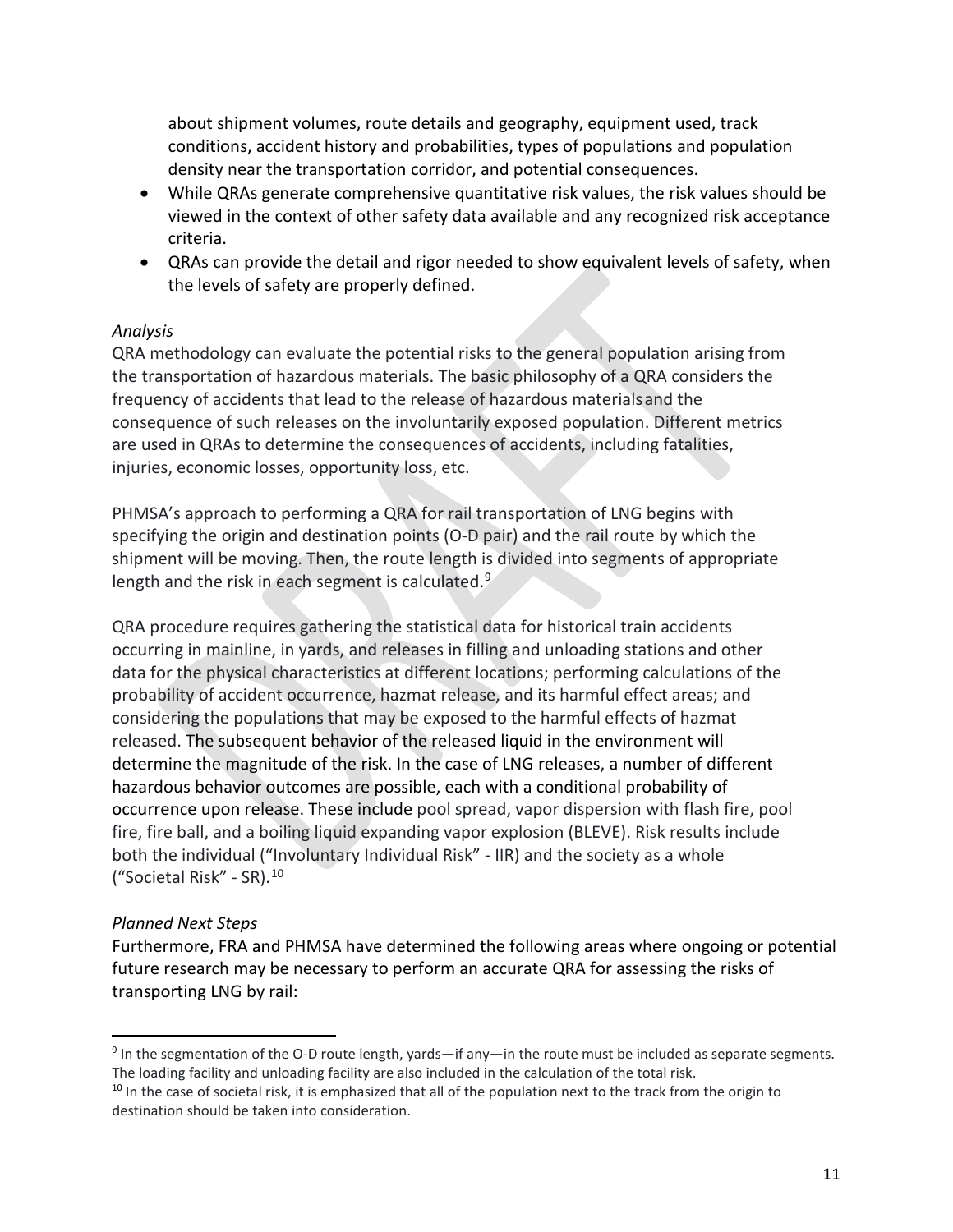- Further analysis of the puncture resistance of a DOT-113C120W tank car to provide guidance on the severity of derailment in which the inner tank could be punctured (see section 3.2.1).
- Improved train dynamics modeling to estimate the values of the conditional probabilities of different puncture sizes of the inner LNG tank, given that the inner tank is punctured, and the dependence of this conditional probability on theaccident parameters (see sections 3.1.4 and 3.2.1).
- Evaluation of the loading and unloading of LNG to gain additional data on the frequency and magnitude of spills (see section 3.1.2).
- Physical modeling to better understand how an LNG release will manifest in different types of hazards, the conditions under which each behavior is possible, and the congruence of such conditions in O-D pair transportation routes.
- PHMSA and FRA believe it is highly unlikely that an undamaged DOT-113 specification tank car that is involved in a derailment would fail due to a BLEVE because the tank car is specifically designed so that the loading pressure requirements for cryogenic materials, the mandated requirements for redundant pressure relief systems (valves and safety vents), and the insulation systems are built into each car. However, it is not possible to state with certainty whether a BLEVE could occur in the case of a LNG tank car derailment and what conditions would need to be present for such an event. Therefore, further research is recommended on this topic to determine the appropriateness of additional packagings, modes, and transportation practices.

#### 3.1.4 Full-Scale Impact Testing on DOT-113

PHMSA and FRA are leveraging existing and future tank car impact research efforts to improve the safety of tank car transportation, including the transportation of LNG by rail.

# *Key Takeaways*

- FRA contracted Volpe National Transportation Systems Center to perform Finite Elemental Model (FE Model) to calculate the puncture resistance of several tank car designs. The FE Model incorporates tank car design, lading, pressure, outage, and speed.
- These models are validated through physical tests, where existing tank cars are instrumented and impacted.
- Recent testing confirmed both the inner and outer tank would puncture near the speed predicted by the FE model.
- PHMSA has entered into an Inter-Agency Agreement (IAA) with the FRA to conduct an impact test on a tank car designed to model the performance of a DOT-113C120W tank car on a smaller scale.
- Further impact testing of a full-scale DOT-113 tank car is delayed pending procurement of an eligible tank car.

# *Analysis*

In November 2019, FRA and PHMSA conducted a full-scale impact test on a current HMR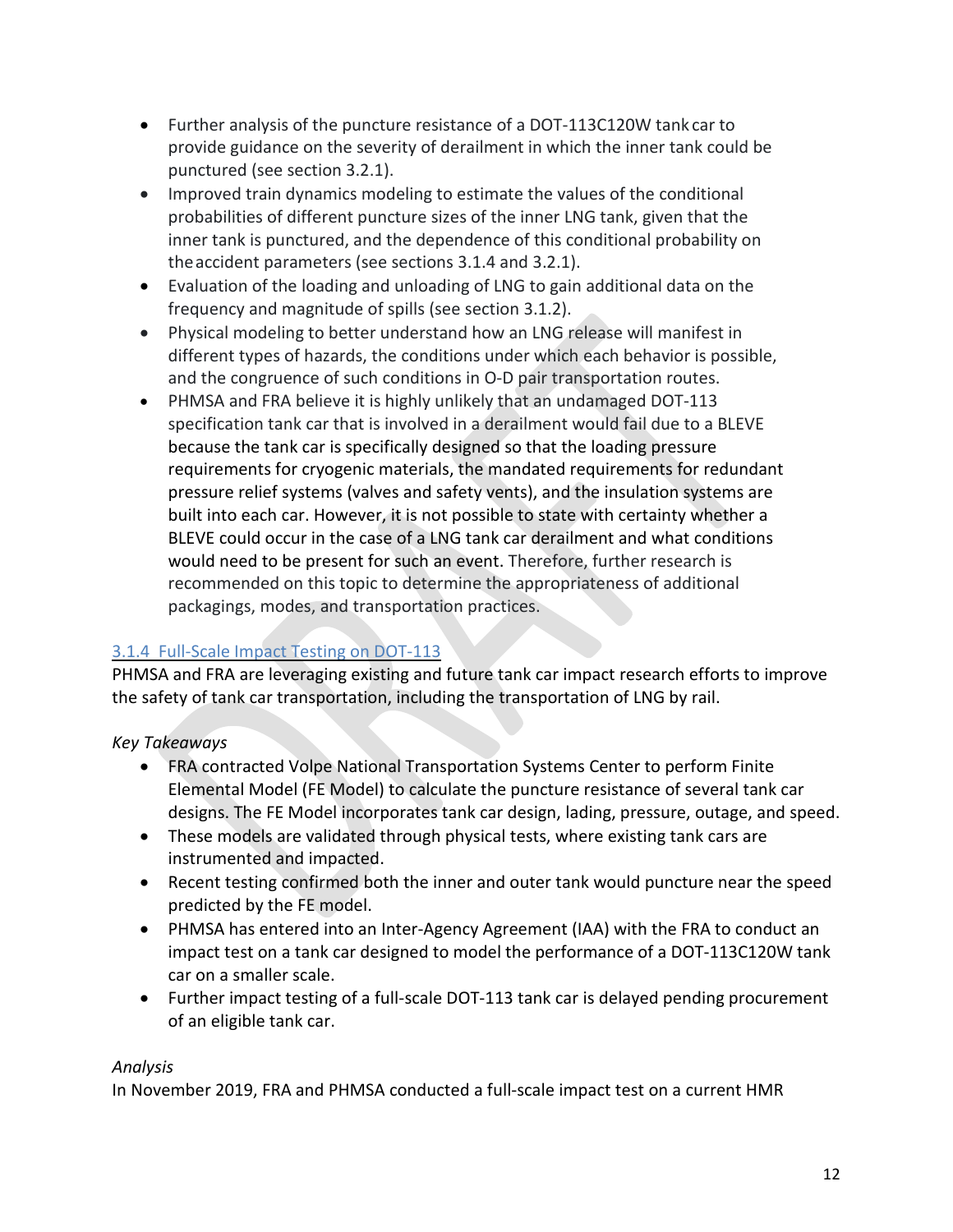specification DOT-113 tank car with a 7/16-inch-thick outer tank made of ASTM A 516 carbon steel. The results confirmed the Department's hypothesis that both the inner and outer tank would puncture near the speed predicted by the FE model. FRA will use these and future test results to inform the FE model, which will then be used to change the parameters to other conditions of interest, including cryogenic lading(s), internal pressure(s), other impact conditions (e.g., impactor size, wall support), and other tank materials and geometries.

On June 11, 2020, FRA and PHMSA conducted an impact test of a DOT-113 "surrogate" tank that was purpose-built with the essential features of a DOT-113 authorized to transport LNG by rail. The surrogate tank featured an outer tank of 9/16-inch TC 128 grade B normalized steel and an inner tank built to the current HMR specification. The results showed that the tank resisted the impact of 17.3 mph without compromising the inner or outer tank.

# *Planned Next Steps*

The DOT is planning two additional impact tests. FRA and PHMSA have entered an IAA to build an intermediate and production tank and test them with a cryogenic liquid (liquid nitrogen) to simulate actual transportation conditions.

- In late 2020, the FRA will conduct a full-scale impact test on an intermediate tank car designed to model the performance of a DOT-113C120W tank car on a smallerscale.
- Another full-scale DOT-113 tank car will be tested in 2021, pending fabrication. The tank car will be manufactured during a commercial production run and will be representative of DOT-113C120W9 tank cars authorized for LNG rail transportation.11

# 3.1.5 LNG UN T75 Portable Tank Fire-Testing

FRA is conducting fire-testing to evaluate the survivability of LNG-laden UN T75 portable tanks in the event of a pool fire.

*Key Takeaways*

- FRA has contracted the Southwest Research Institute (SwRI) to fire-test a T75 ISO portable tank filled with liquid nitrogen.
- The T75 ISO portable tank employs the same basic design characteristics as the DOT-113 tank car. FRA will observe the T75 portable tank's behavior in a pool fire scenario and apply the findings to enhance computer modeling of DOT-113 tank cars in fire scenarios.
- The fire-test has two phases and demonstrates the performance of the tank's pressure relief valve (PRV) system and the survivability of the packaging when exposed to a pool

<sup>&</sup>lt;sup>11</sup> The task force concluded on April 8, 2020. Since then, PHMSA has published the HM-264 final rule, which requires 9/16-inch TC 128B normalized steel for the outer tank of DOT-113C120W9 tank cars used for LNG transportation.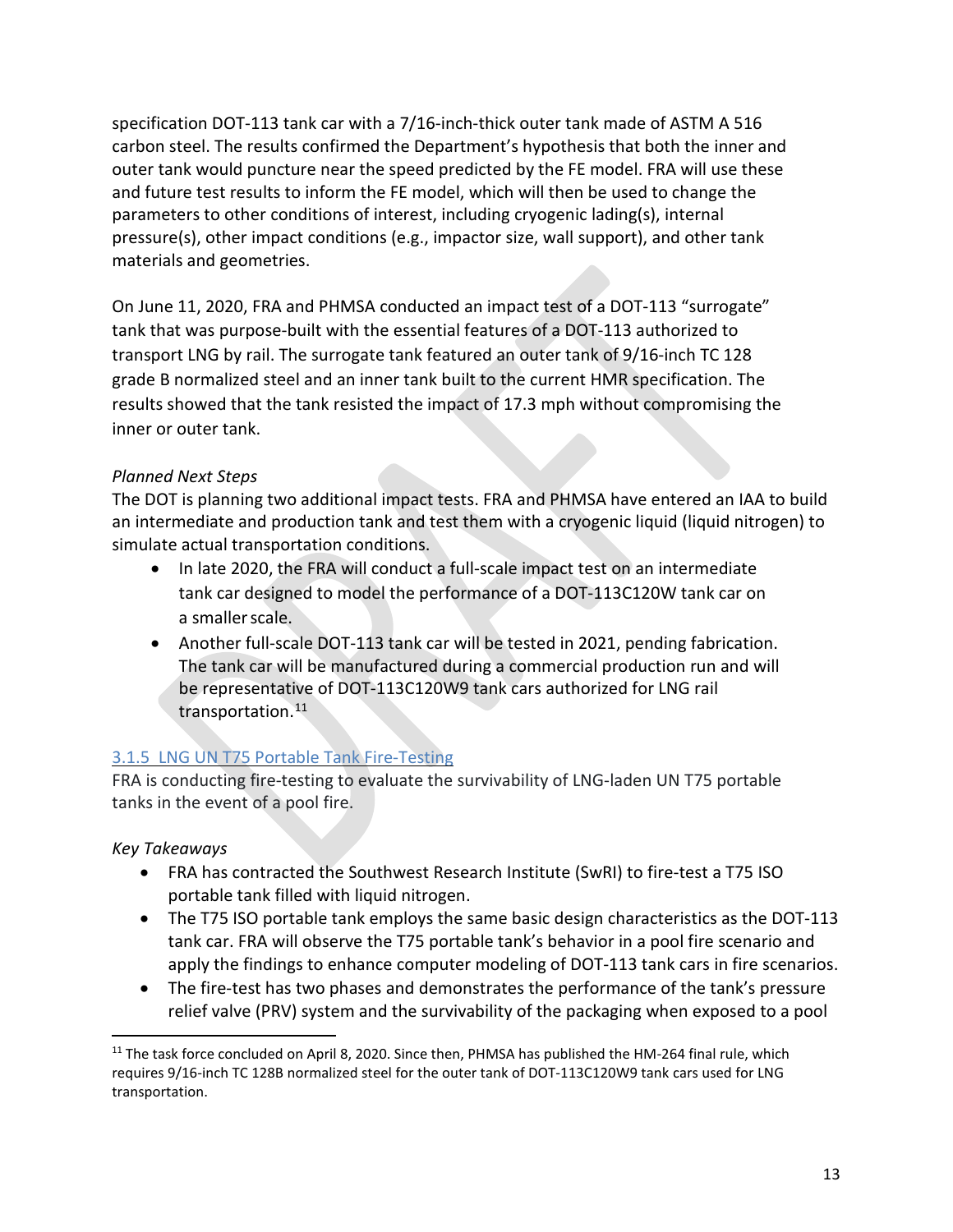fire.

- o Phase 1 exposed a UN T75 portable tank filled with liquefied nitrogen to a propane pool fire. During phase one, PRVs opened successfully and relieved the pressure quickly to avoid a BLEVE.
- $\circ$  Phase 2 will engulf a UN T75 portable tank filled with LNG to a pool fire of propane.
- Administrative and management changes at SwRI have delayed phase 2 from March 2020 to later this year.

# *Analysis*

Phase 1 testing found that the PRVs opened successfully and relieved the pressure in the tank fast enough to avoid a BLEVE event. In addition, data was collected that will provide insight into how fire exposure affects the internal and external heating of the tank. Phase 2 (the engulfment test) will take place at SwRI's remote fire-test site in San Antonio, TX and will be conducted in accordance with the FRA-approved test plan.

# *Planned Next Steps*

PHMSA staff will attend the full-scale UN T75 portable tank fire test after travel restrictions have been rescinded. The results will be analyzed to identify the major findings of interest and further incorporated into draft and final reports. Furthermore, PHMSA and FRA will use this analysis in future computer modeling efforts to predict performance with different tanks and fire scenarios.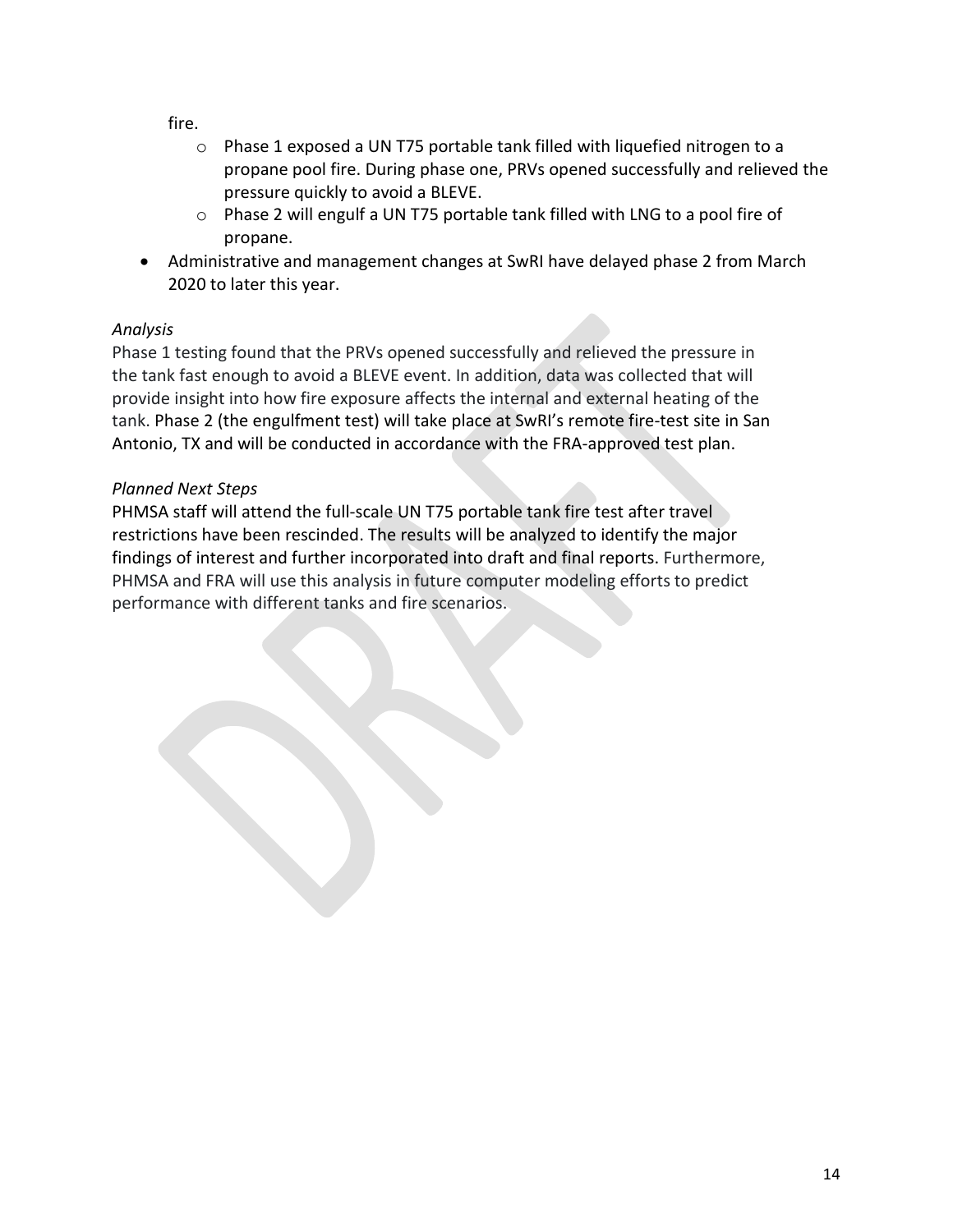# **3.2 Predict the Risk**

Efforts to "predict the risk" leverage modeling and simulation software and tools to analyze LNG-by-rail operations and potential risk outcomes.

#### 3.2.1 Evaluate Likely Number of Punctures and Derailment Simulation Models

PHMSA and FRA are evaluating the likelihood of an LNG release in derailment scenarios and using these results to develop strategies to improve puncture performance.

# *Key Takeaways*

- Modeling is used to validate the effects of safety improvements resulting from specific design changes (i.e., shell thickness) and operational controls (e.g., speed restrictions).
- FRA has contracted Sharma & Associates, Inc. (Sharma) to evaluate the likely number of punctures of a modified DOT-113C tank car using a validated derailment simulation model.
- Derailment simulation modeling can confirm the effects of safety improvements resulting from specific design changes and operational controls.
- The puncture resistance of DOT-113C120W cars with a 7/16-inch outer tank were compared to the puncture resistance of cars with a 9/16-inch outer tank, at multiple derailment speeds. Results were incorporated into worst-case scenario predictions and combined with full-scale impact testing analysis to demonstrate safety levels of transporting LNG by rail. Simulation results suggest that the 9/16-inch tank cars perform about 16 percent better than 7/16-inch tank cars at a speed of 40 mph.

# *Analysis*

Tank cars are subject to various forces during a derailment scenario, including different impactor sizes, shapes, and speeds. FRA engaged Sharma to evaluate the likely puncture performance of a current design and a modified DOT-113C tank car design using a validated derailment simulation model. The Sharma model captures several key parameters (e.g., multiple derailment scenarios, dynamics, impact load distributions, tank car design) and combines them into a probabilistic framework that can evaluate the relative merit of proposed mitigation strategies.

Scenarios involving the current design (7/16-inch outer shell) and the modified DOT-113C120W9 tank car design (9/16-inch outer shell) were modeled in a 100-car unit train configuration. The modeling provided a quantitative prediction about tank car puncture probability in theevent of a derailment. Simulation results suggested that the modified tank cars perform about 16 percent better than the current tank car design at a speed of 40 mph. This methodology provided a theoretical framework for quantifying the risk-reduction benefits that may result from various mitigation strategies. Additionally, it helped to address the overall reduction in risk (i.e., reduced probability of puncture and release) thatis afforded by increasing minimal shell thickness.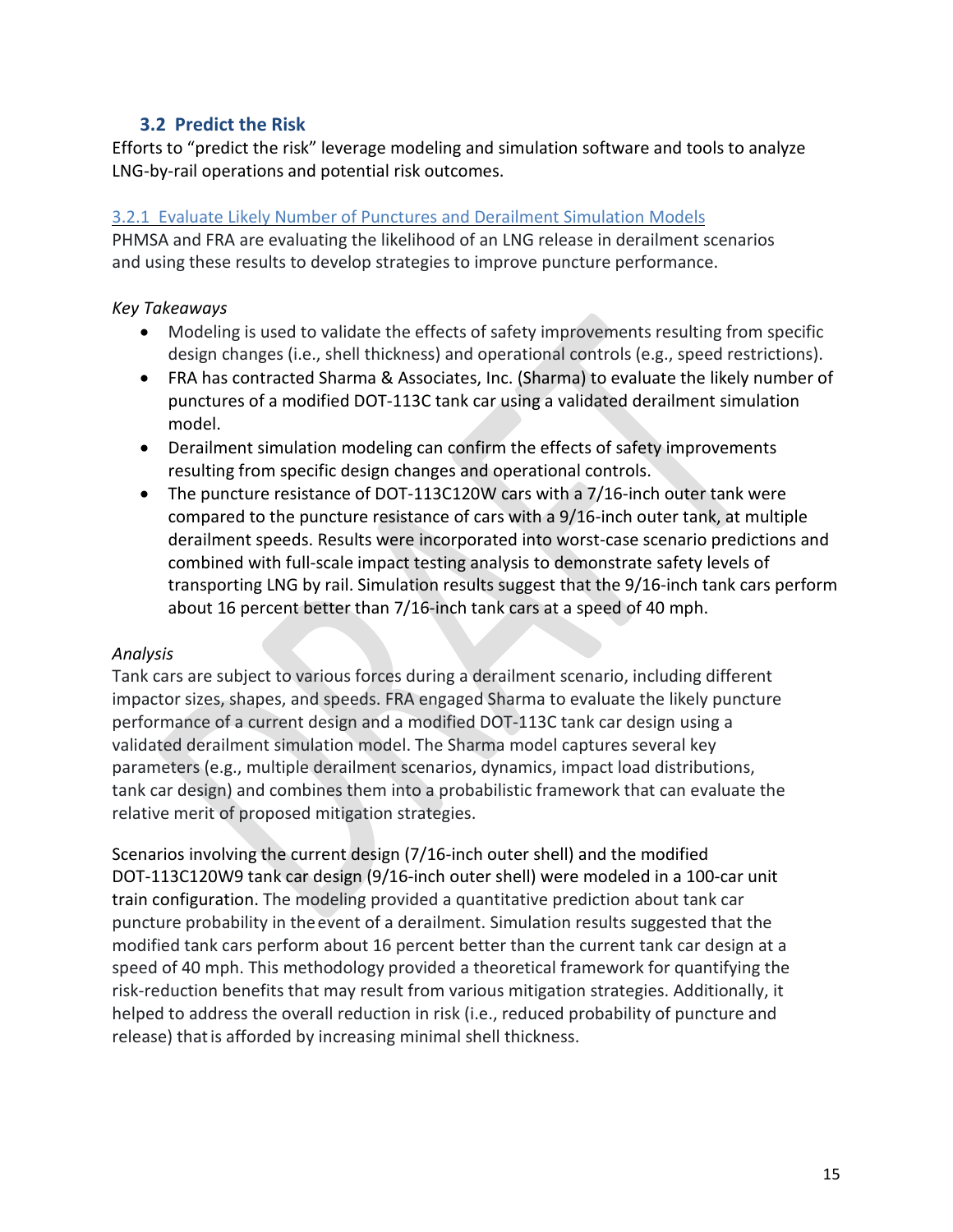#### *Planned Next Steps*

The results of the Sharma modeling will be incorporated into various worst-case scenario predictions (see section 3.2.2) and combined with full-scale impact testing analysis (see section 3.1.4) to improve PHMSA's overall QRA efforts.

# 3.2.2 Develop Worst-Case Scenario Model

PHMSA and FRA have identified and developed four worst-case scenarios for a potential accident involving a unit train carrying LNG.

# *Key Takeaways*

- The vapor cloud footprint where the vapor concentration is higher than 5 percent lower flammability limit (LFL) on the ground varies with time, distance from the source, weather conditions, and terrain. The most hazardous weather conditions are low winds and a stable atmosphere, which does not promote rapid mixing with air.
- Conversely, the most hazardous conditions for pool fires are high wind conditions [9 m/s (30 mph)], which bend the flame significantly in the direction of the wind.
- The hazard areas presented by vapor cloud ignition and the fireball radiant heat effects are relatively small, both in area of hazard and the distance from spill point to which the hazard extends. The radiant heat hazard distance from a pool fire is the largest of the four different types of LNG behavior considered. This assumes that the fire size is always the pool diameter and that the high fire radiant heat emission values are used.

# *Analysis*

PHMSA and FRA modeled the following scenarios:

- The radial spread of an unconfined and unignited pool of LNG.
- The dispersion of unignited vapors from the spreading and evaporating LNG pool.
- The radiant heat hazard distance from an expanding ignited pool of LNG.
- The radiant heat hazard distance from a fireball type fire.

Each model assumed one, two, and five tank cars completely de-inventoried simultaneously into one pool and the most-hazardous conditions for that scenario.<sup>12</sup> However, the conditions used in these calculations are extremely unlikely and do not occur without alignment in train conditions, local topography, soil properties, weather, and other conditions.

**Unignited LNG Pool Spread on the Ground:** For spills from one and five tank cars, the radii of spread for the maximum spill rate is 51 meters (m) and 95 m, respectively. The total length along the diameter for 5-car pile would be about 20 m. Therefore, the unignited liquid pool can spread to a maximum radius of about 10 times the tank car pileup radius.

 $12$  The main assumptions are: 1, 2, and 5 tank car breaches and LNG releases; the puncture hole (in the inner tank) in each tank car was at the bottom most part of the tank car and each puncture was a 12" x 12" hole; all leaking cars release simultaneously and into the same spot.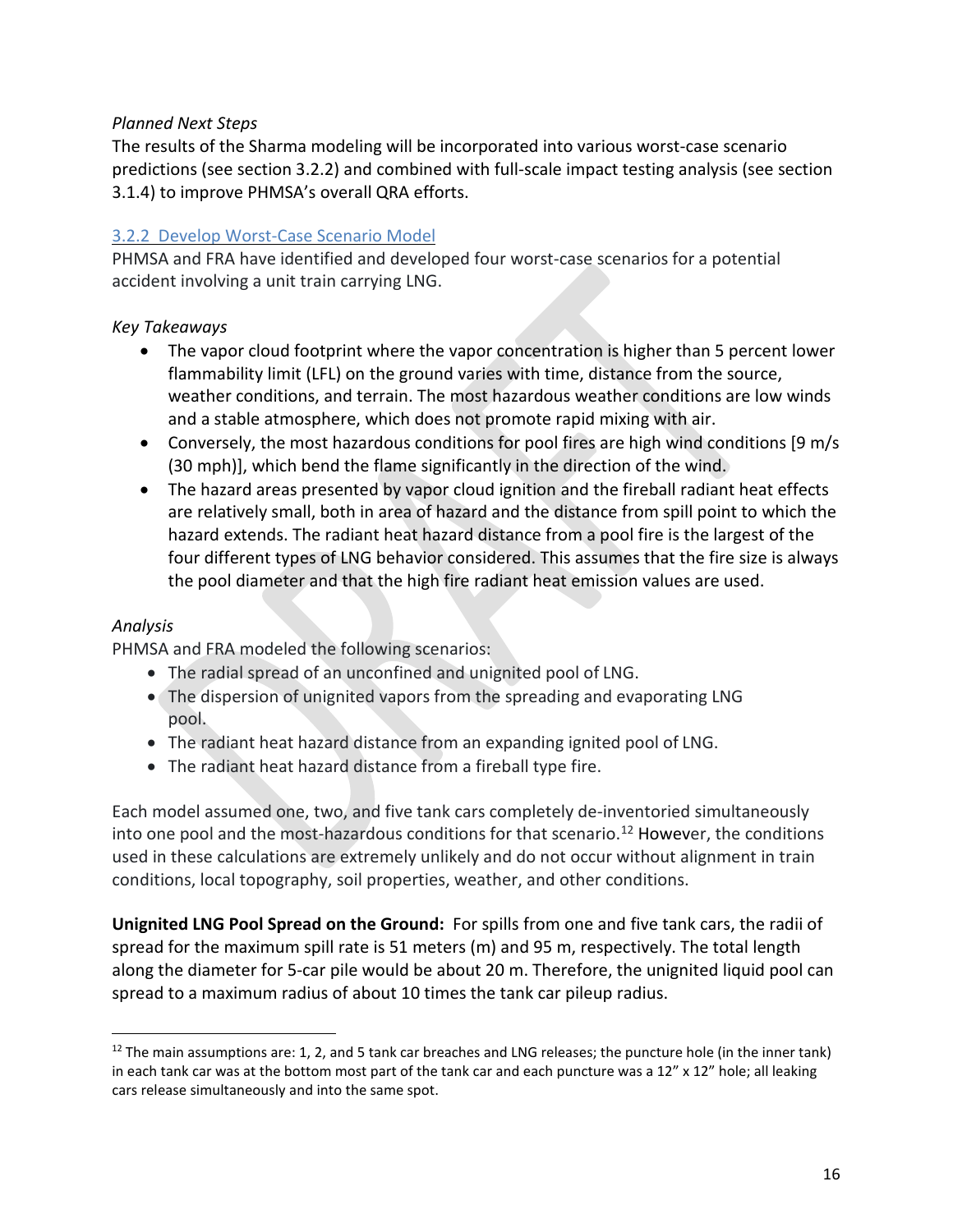**Dispersion of Vapors Emanating from Spreading LNG Pool:** For spills from one and five tank cars, the LFL downwind distance<sup>13</sup> is 1,310 m and 2,380 m, respectively. The dispersion calculation is based on a continuous vapor injection at the rate used for the spill time of 41 seconds (s).<sup>14</sup> At 2.5 m/s wind speed, it will take the cloud about 8 minutes and 45 seconds for the one-car tank spill and 15 minutes and 50 seconds for the five-tank car spill to reach the LFL distance.

**Radiant Heat Hazard from a Spreading Pool Fire:** For spills from one and five tank cars, the calculated distances to hazard from pool fires are 300 m and 670 m, respectively. The distance to the skin burn hazard<sup>15</sup> is calculated on the basis of the following: the fire size is always at the maximum diameter; a 9 m/s (30 mph) wind, which bends the flame significantly in the direction of the wind; and the relative humidity is 50 percent because radiant heat is absorbed by the intervening atmosphere if the distance is large and the relative humidity is high. These distances are smaller than the distances to which a dispersing flammable cloud can extend (until the vapor concentration is below the LFL).

**Radiant Heat Hazard from a Lifting Fireball:** For spills from one and five tank cars, the calculated distances from center of fireball on the ground to hazard<sup>16</sup> are 112 m and 230 m, respectively. The results indicate that the skin burn hazard distance at the ground for a fireball is smaller than that from a pool fire. For a five-tank car release, the fireball hazard distance is 230 m, whereas the same release is 670 m for a pool fire. A fireball puts out more radiant heat flux than a pool fire, but it is short-lived, whereas a pool fire is anchored to the ground and lasts longer (fireball = 15 s; pool fire =  $60$  s).

l

 $13$  The distance to which the LNG vapors disperse, mixing with the ambient air, before being diluted to below 5 percent LFL vapor concentration in air. In evaluating the LNG pool spread while evaporating on the ground, PHMSA and FRA analyzed LNG vapor dispersion using heavy gas dispersion models. The heavy gas dispersion models provide at any specified time, the vapor concentration contours for specified average gas concentration in air. In general, the contour and area of interest is that enclosed within the 5 percent methane concentration contour at ground level. This concentration forms the lower flammability of natural gas in air.

 $14$  41 seconds represents the mean duration of spill from tank cars based on the maximum release rate for 1, 2, and 5 tank cars.

<sup>&</sup>lt;sup>15</sup> The hazard of concern in this case is the distance from the fire center on the ground to a person receiving radiant thermal heat flux of 5 kW/m<sup>2</sup> (1600 Btu/hr  $\text{ft2}$ ).

<sup>&</sup>lt;sup>16</sup> The hazard distance is calculated using the modified thermal dosage criterion [300 {kW/<sup>m2</sup>}<sup>(4/3)</sup> s] for second degree burn to a person from short-term exposure to high level of radiant heat flux.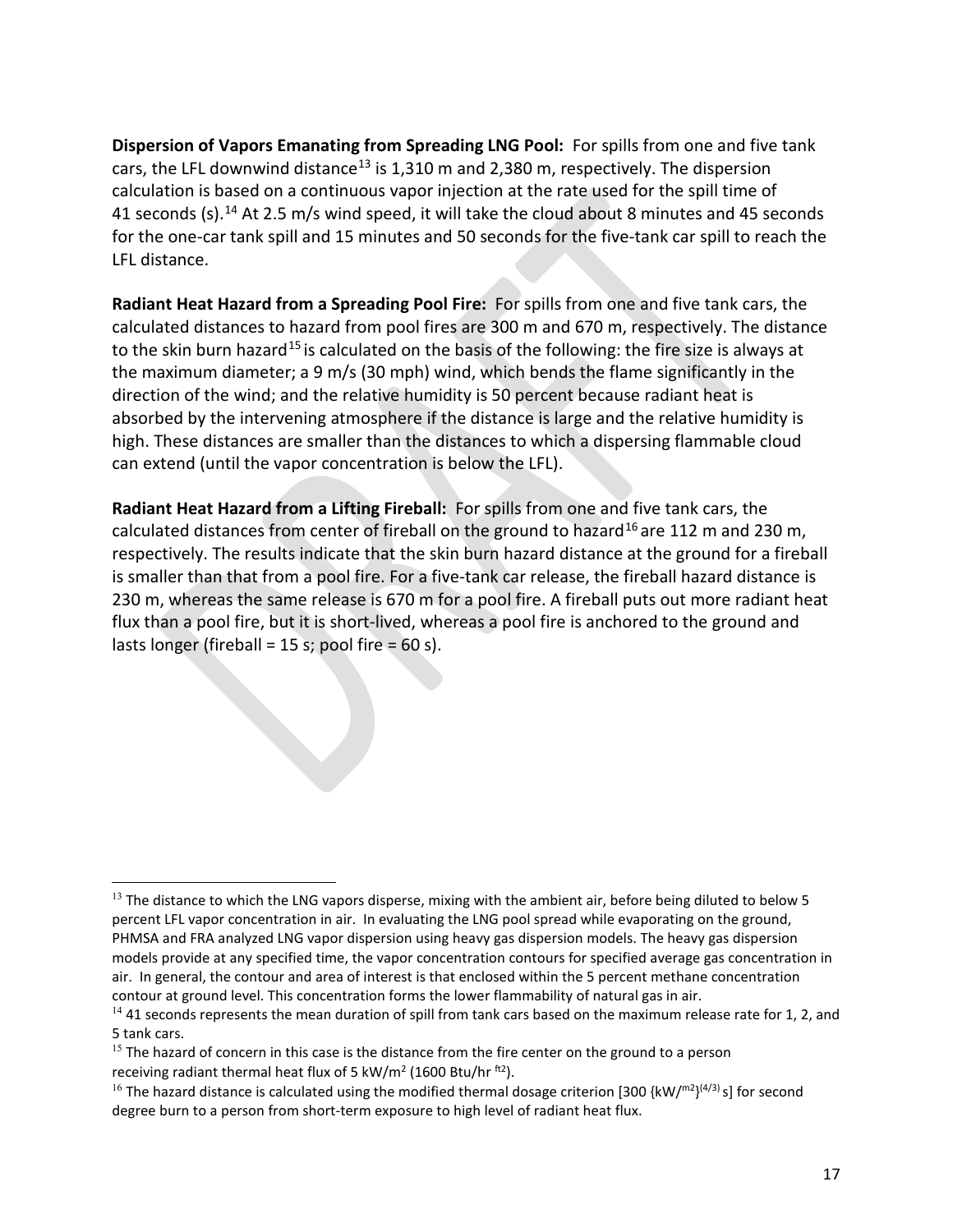| <b>LNG Behavior</b>            | <b>Property or other Parameter</b>                                                                                                                                                                                                                | Value  | Value | <b>Value Units</b> |                |
|--------------------------------|---------------------------------------------------------------------------------------------------------------------------------------------------------------------------------------------------------------------------------------------------|--------|-------|--------------------|----------------|
|                                | <b>Number of Tank Cars (assumed to be) releasing LNG</b>                                                                                                                                                                                          |        |       | 5                  |                |
| <b>LNG Pool Spread on Land</b> | Maximum Spread Radius of Circular, unignited LNG Pool                                                                                                                                                                                             | 51     | 68    | 95                 | m              |
|                                | Down wind maximum distance to Lower Flammability Limit (LFL)<br>Concentration                                                                                                                                                                     | 1,310  | 1,760 | 2,380              | m              |
| <b>Vapor Dispersion</b>        | Maximum area of 5% (LFL) contour on the ground                                                                                                                                                                                                    | 56,300 |       | 103,500 221,300    | m <sup>2</sup> |
|                                | Circular radius (or semi-width) of maximum area of the 5% contour                                                                                                                                                                                 | 134    | 182   | 265                | m              |
| <b>Expanding Pool Fire</b>     | Radial distance from fire center on the ground to 2 <sup>nd</sup> degree skin<br>burn hazard to a ground level observer, with consideration of<br>atmospheric absorption of radiant heat.                                                         | 300    | 424   | 670                | m              |
| Fireball                       | Radial distance for 2 <sup>nd</sup> degree burn hazard (using modified thermal<br>dose criterion) from center of fireball projected on the ground to a<br>ground level observer, with consideration of atmospheric absorption<br>of radiant heat. | 112    | 150   | 230                | m              |

#### *Planned Next Steps*

PHMSA and FRA believe it is highly unlikely that an undamaged DOT-113 specification tank car involved in a derailment would fail due to a BLEVE because the tank car is specifically designed so that the loading pressure requirements for cryogenic materials, the mandated requirements for redundant pressure relief systems (valves and safety vents), and the insulation systems are built into each car. However, it is not possible to state with certainty whether a BLEVE could occur in the case of a LNG tank car derailment and what conditions would need to be present for such an event. Additional theoretical and experimental research is recommended to further understand the precise conditions under which a double-tank LNG rail car could possibly undergo a BLEVE.

#### 3.2.3 Safety / Security Route Risk Assessment

PHMSA and FRA are applying the additional route analysis requirements included in 49 CFR 172.820 to the routes designated for transportation of LNG by rail in DOT-SP 20534.

#### *Key Takeaways*

- Rail carriers routinely analyze the safety and security risks of rail routes and ensure that decisions on the routing of specific hazardous materials minimize these risks.
- Under the HMR, the rail carrier must select the most practicable route posing the least overall safety and security risk, review route selection and alternative routes annually, and make routing analysis and selection available for FRA review. If FRA finds that a selected route is not the safest and most secure practicable route, FRA, in consultation with the Transportation Security Administration (TSA) and the Surface Transportation Board (STB) may require the use of an alternative route.
- Class I railroads utilize the Rail Corridor Risk Management System (RCRMS) to conduct route analysis. RCRMS generates a risk score for each route, and on a per-mile basis, by specifying the O-D pair, track profile, the hazardous material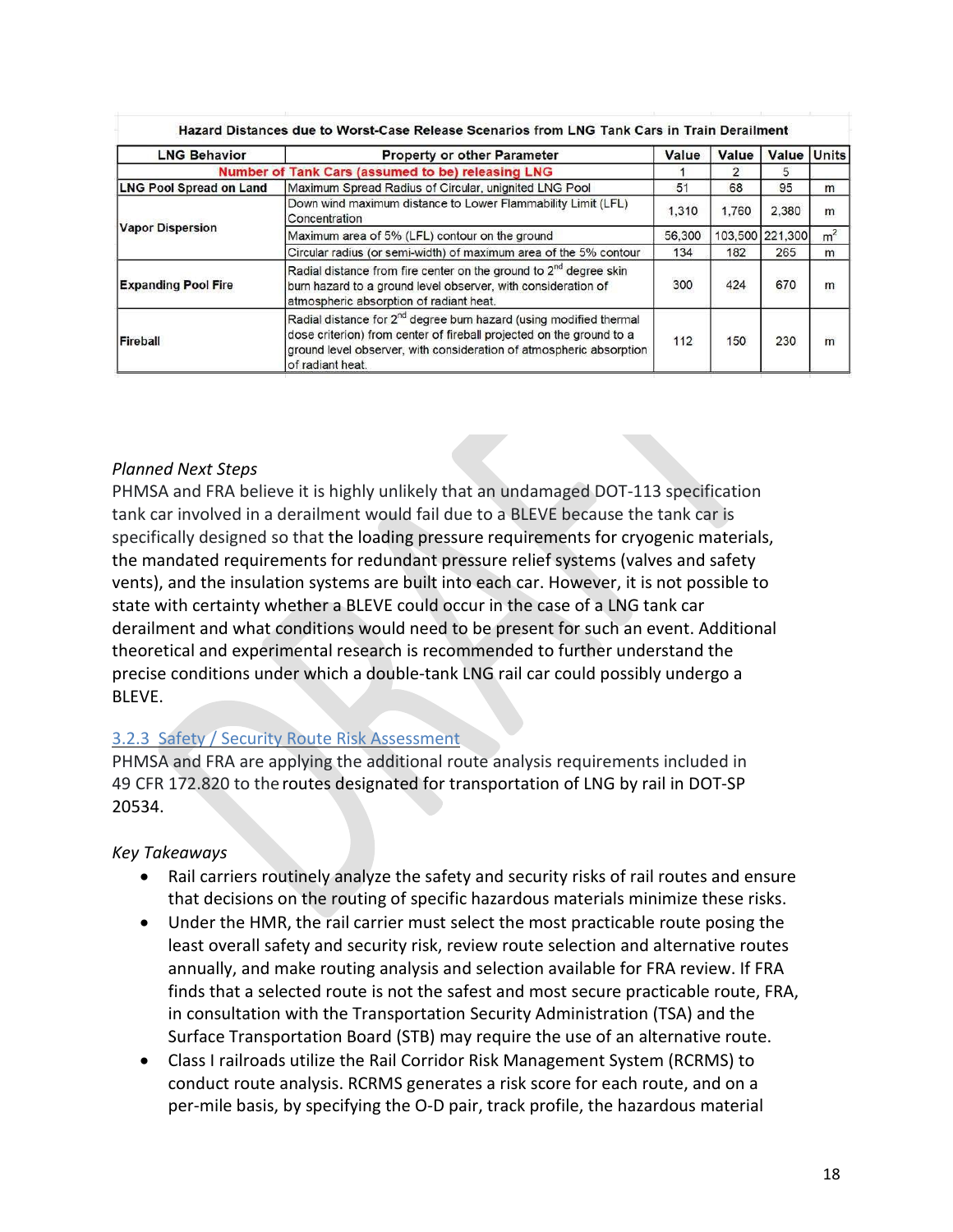transported, annual commodity flow, and type of rail car or other hazmat packaging.

- RCRMS accounts for more than 27 risk factors, including maximum operating speeds, population exposure, proximity to environmentally sensitive areas and iconic targets, and commingled passenger rail traffic.
- Preliminary RCRMS results demonstrate three viable routes between Wyalusing, PA and Gibbstown, NJ, with two deemed "most attractive" and one as "less attractive" based on risk scoring.

# *Analysis*

Pursuant to DOT-SP 20534, ETS is required to provide a shipping plan for the movement of LNG by rail. Upon receipt of the shipping plan, FRA and PHMSA will coordinate with the rail carriers on the finalization of their routing analysis results, which will inform the carriers' route selection process for the proposed shipment of LNG by rail. Preliminary RCRMS results demonstrated three viable routes between Wyalusing, PA and Gibbstown, NJ, with twoof these routes scoring equally as "most attractive" and one route scoring as "less attractive." Four rail carriers may be involved in transporting LNG between this origin and destination.

# *Planned Next Steps*

PHMSA and FRA are waiting for ETS to submit the shipping plan. Then, FRA will use RCRMS to generate final risk scores based on specific conditions within the shipping plan, such as train scheduling and configuration, incident response planning, and remote monitoring. Rail carriers will use the final RCRMS results to comply with the HMR requirements for rail routing. PHMSA and FRA will review the final analysis to determine if additional operational controls or engagement is needed to ensure the safety of LNG by rail along these routes.

# 3.2.4 Train Energy and Dynamics Simulator (TEDS)

PHMSA and FRA are simulating train operations using the Train Energy and Dynamics Simulator (TEDS) on the routes designated for the transportation of LNG by rail in DOT-SP 20534.

# *Key Takeaways*

- FRA developed TEDS in 2014 to conduct safety and risk evaluations, incident investigations, studies of train operations, and ride quality and equipment evaluations.
- TEDS software simulates train operations and performance over a specified route. Results enhance safety evaluations and accident investigations by producing data about operating speeds, coupler and drawbar forces, and L/V ratios.
- FRA is simulating a DOT-113 unit train on two routes between Wyalusing, PA and Gibbstown, NJ through Philadelphia, PA.
- The simulations assume a 100-car train configuration with one buffer car; three 4,400-horsepower locomotives; and a total train length of approximately 8,500 feet (1.6 miles) with a trailing tonnage of 13,300 tons.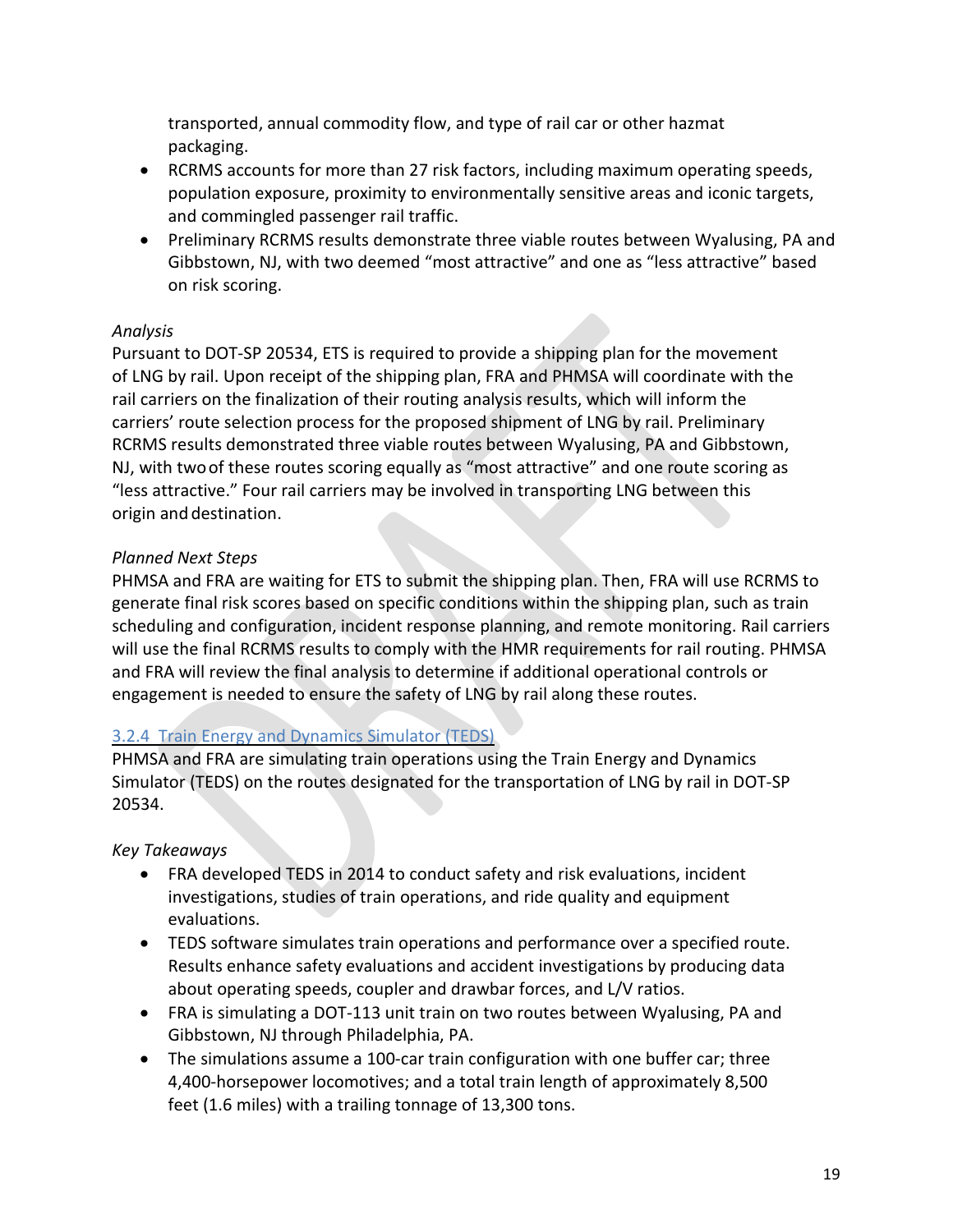- The simulation of route one has been completed and route two is in-progress.
- Unit train operations on route one will produce coupler forces and L/V values that are reasonable and within engineering and industry safety limits.

#### *Analysis*

TEDS software simulates train operations, including acceleration, braking, steady state running, hilly terrain operations, and emergency conditions, over a specified route and generates data for gross train dynamics (e.g., position, velocity, stopping distance), as well as inter-car or intrain forces (e.g., coupler forces). TEDS is a high-fidelity model; its predictions were validated against real-world train operations data and found to be accurate.

PHMSA and FRA will simulate the designated routes from Wyalusing, PA to Gibbstown, NJ. The simulation will include a 100-car train configuration, with 1 buffer car and 3 locomotives in a head-end power configuration.

# *Planned Next Steps*

The simulation has been completed as of July 2020. The resulting Technical Report and analysis will inform future activities to prepare for the future transportation of LNG by rail.

#### 3.2.5 Modal Conversion between LNG by Truck and Rail

PHMSA is performing geospatial analysis to compare the risk profile of LNG transportation by truck with the risk profile of LNG transportation by rail tank car.

# *Key Takeaways*

- PHMSA compared various aspect of LNG transportation by truck with LNG transportation by rail.
- Assumptions included comparable endpoints and three truckloads for every tank car load.
- PHMSA used North American Rail Network and Highway Network shapefiles to flow shipments of LNG from start point to endpoint.
- Each mode has a unique exposure profile.
	- o Rail lines between LNG facilities tend to travel through rural areas and directly through cities.
	- o Truck routes between LNG facilities tend to travel through more populated areas but avoid densely populated urban areas.
- Highway transportation produces more fatalities and injuries per ton-mile than rail transportation.

# *Analysis*

PHMSA compared the rail route identified by the rail carrier through RCRMS with likely highway routes between Wyalusing, PA and Gibbstown, NJ, the O-D pair authorized for the transport of LNG in DOT-SP 20534. These highway routes were determined using industry route planning software and combined with hazmat route restrictions. A spatial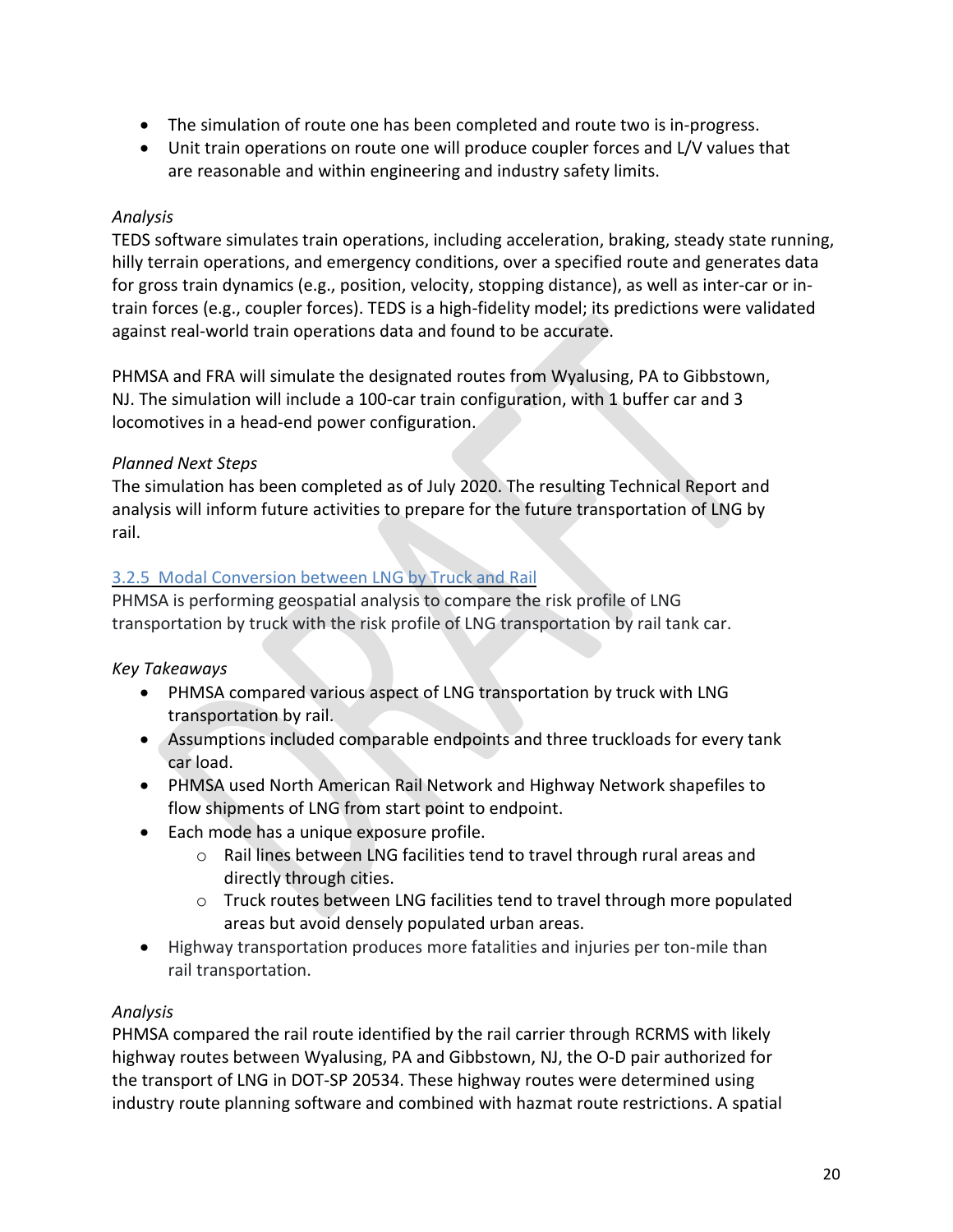representation of the worst-case scenario footprint was overlaid on each path for highway and for rail. Each point along each route was given a weight based on the census block population touching the worst-case scenario footprint at that point. The cumulative sum of this risk was then compared between modes by normalizing for volume, probability of incident, and non-hazmat fatalities caused by freight transportation of that mode.

#### *Planned Next Steps*

PHMSA and FRA are waiting for ETS to submit the shipping plan. Then, PHMSA will repeat this analysis using the actual shipping route identified by ETS and the rail carrier(s).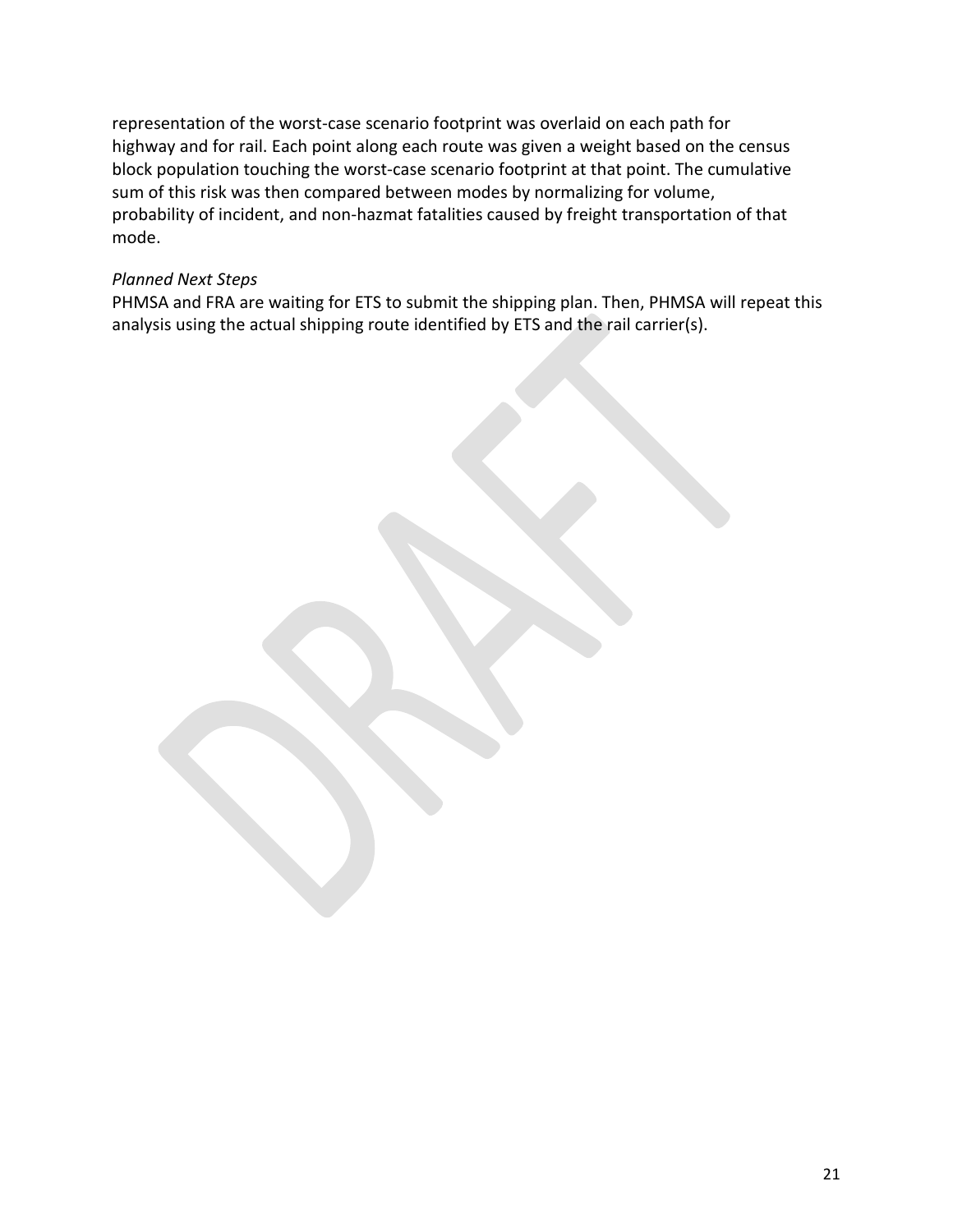#### **3.3 Reduce the Risk**

Efforts to "reduce the risk" relate the possible strategies and technologies that decrease the risk of transporting LNG by rail, especially through track inspection, tank car design, and operational factors.

#### 3.3.1 Re-Evaluate Costs and Benefits of ECP Brakes

PHMSA is evaluating the cost and benefits of requiring electronically controlled pneumatic (ECP) brakes for LNG-by-rail transportation.

#### *Key Takeaways*

- PHMSA re-examined the costs and benefits of requiring ECP brakes on tank cars transporting LNG.
- Equipment costs were assumed to be zero to reflect minimal cost of including ECP brakes on new tank car builds.
- Training costs were still included.
- Benefits were primarily business benefits.
- Effectiveness rates from the TRB study were used.
- Costs far exceeded business and safety benefits.
- There could be long-term benefits to include ECP brake mounts on new tank car builds so that the fleet can switch when economic viability to do so exists.

#### *Analysis*

Signed in 2015, the Fixing America's Surface Transportation Act (FAST Act) produced a requirement for high-hazard flammable trains  $(HHFTs)^{17}$  to be equipped with ECP brakes to increase the performance of braking systems on unit trains. This requirement was dependent on an accurate analysis about the performance of ECP brakes and the safety gains associated. In 2018, after the National Academy of Sciences TRB re-examined its original performance analysis, PHMSA withdrew this requirement considering existing and predicted exposure measures relative to the increased braking performance. The analysis at that time only considered widespread transportation of crude oil and ethanol and did not consider widespread transportation of LNG.

Therefore, PHMSA re-assessed the balance between costs and benefits of mandating ECP brakes assuming LNG transportation has continuous demand. This breakeven analysis assumed equipment costs were zero to reflect the minimal cost of including ECP brakes on new tank car builds. The evaluation also used effectiveness rates from the most recent TRB report on ECP brake performance. To determine potential LNG growth, this analysis did not look at market demand, but assumed that the DOT-113 tank cars would be produced at maximum capacity and all cars both existing and produced would be used full-time for LNG transportation. The analysis did not consider increased production

 $17$ As defined in 49 CFR 171.8, an HHFT means a single train transporting 20 or more loaded tank cars of a Class 3 flammable liquid in a continuous block or a single train carrying 35 or more loaded tank cars of a Class 3 flammable liquid throughout the train consist.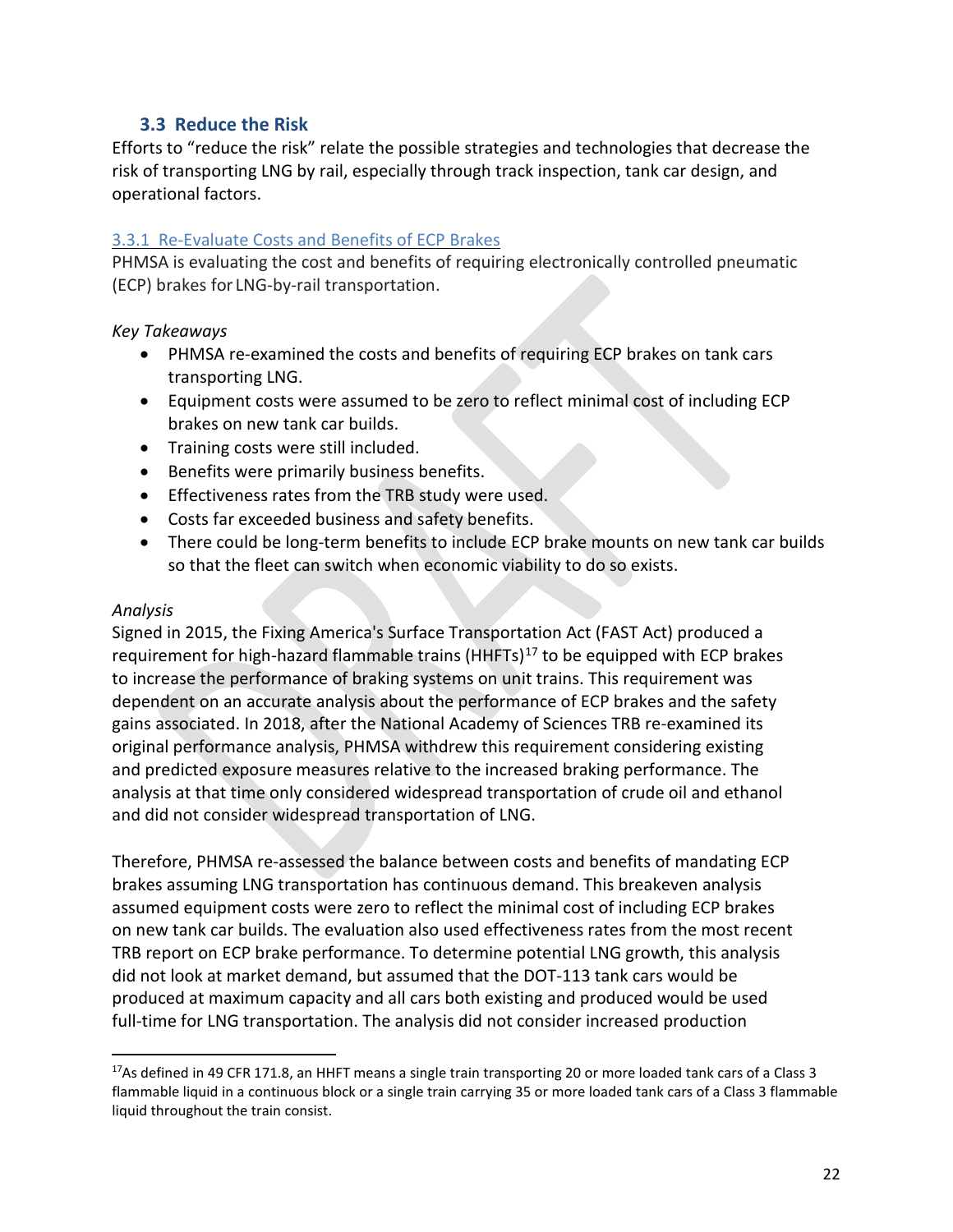capacity beyond existing maximums. The breakeven analysis determined it would take nearly 50 years of continued production to have volume such that the benefits exceeded the costs.

# *Planned Next Steps*

PHMSA is coordinating with the Bureau of Transportation Statistics to collect data about DOT-113 builds and DOT-113 build capacity to maintain awareness about the possibility of increased volume or builds that may alter this analysis.

# 3.3.2 Evaluation of Train Operational Controls

PHMSA and FRA are evaluating use of existing operational controls and verifying compliance with railroad operating practices to ensure safe and effective transportation of LNG by rail.

# *Key Takeaways*

- AAR Circular OT-55, *Recommended Railroad Operating Practices for Transportation of Hazardous Materials* <sup>18</sup> is a joint effort between shippers, car owners, and the railroads to take a proactive approach to the safe transportation of hazardous materials.
- PHMSA and FRA engaged directly with multiple railroads to discuss compliance with Circular OT-55 and key train requirements.
- The project team developed a comprehensive checklist to guide DOT personnel during the review of rail carrier compliance of their operational controls, worst case scenario preparedness, and employee training.
- FRA is not aware of any instances of non-compliance with Circular OT-55, and AAR has noted they recommend compliance.
- Some hazardous materials shippers use remote sensors on tank cars to detect and monitor potential tank car failures, thereby being proactive to prevent hazardous situations.
- Simulation data shows that unit trains operating under DOT-SP 20534 will travel at speeds above 40 mph for 13 percent of the distance between Wyalusing, PA, and Gibbstown, NJ.
- PHMSA and FRA will plan additional site visits nationwide to further inform best practices throughout the country.

# *Analysis*

Originally published in 1990, Circular OT-55 is a detailed protocol establishing recommended railroad operating practices for the transportation of hazardous materials. All Class I rail carriers operating in the United States have implemented the recommended practices, with short-line railroads following on as signatories. Circular OT-55 is comprehensive in its reach, outlining requirements for all train movements that fit within its terms. Notably, Circular OT-55 limits "key trains" to operate with a maximum

 <sup>18</sup> Circular OT-55, *Recommended Railroad Operating Practices for Transportation of Hazardous Materials*, https://www.railinc.com/rportal/documents/18/260773/OT-55.pdf.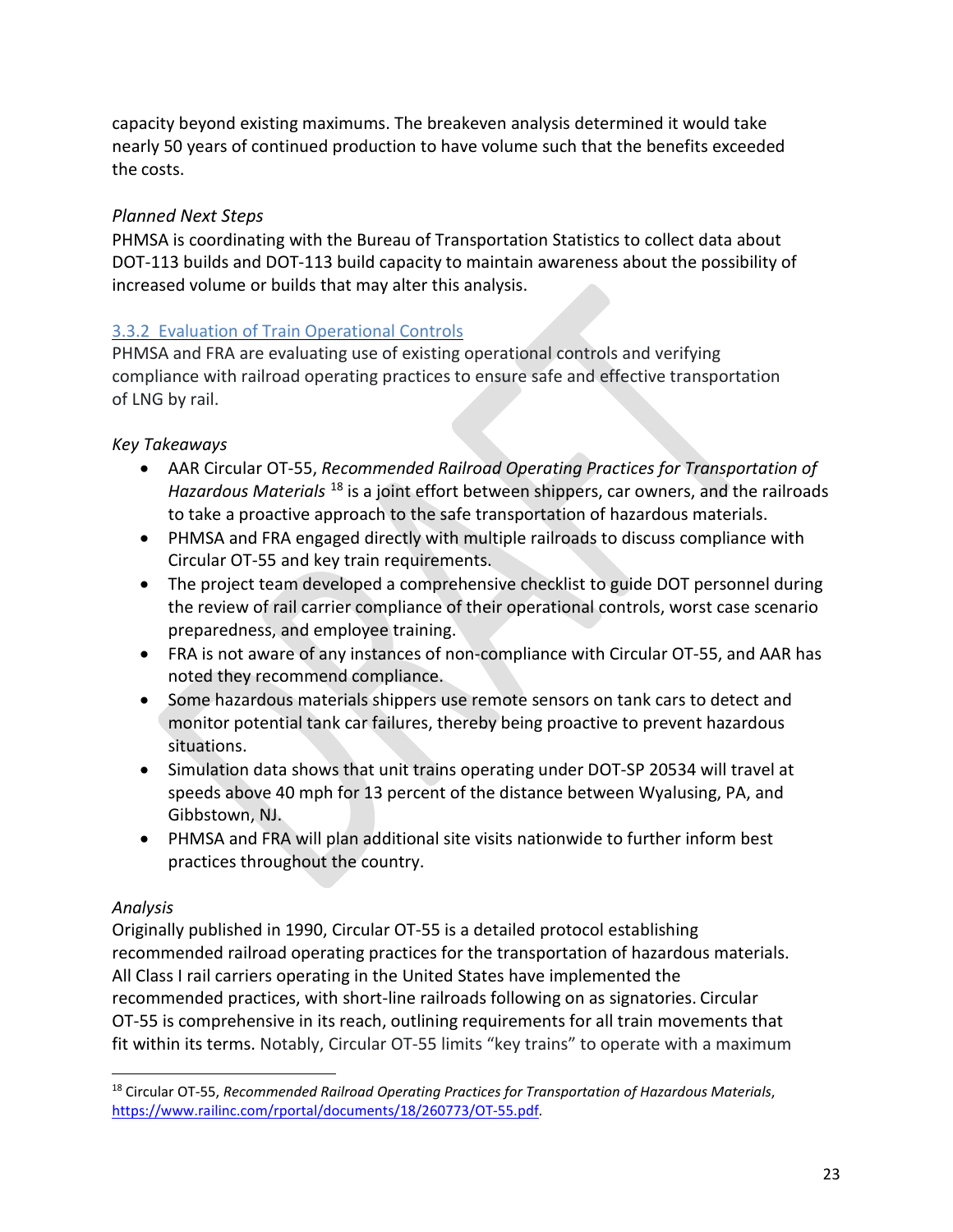speed of 50 mph at all times. "Key trains" are defined as:

- One tank car load of Poison or Toxic Inhalation Hazard (PIH or TIH) (Hazard Zone A, B,C, or D), anhydrous ammonia (UN1005) or ammonia solutions (UN3318), or;
- 20 car loads of intermodal portable tank loads of any combination of hazardous material, or;
- One or more car loads of Spent Nuclear Fuel (SNF), High Level Radioactive Waste (HLRW).

PHMSA reviewed the following information as it pertains to the operational controls of certain rail carriers and requirements regarding Circular OT-55:

- **AAR Circular OT-55-Q:** All Class I rail carriers are recommended to follow themost current revision.
- **Norfolk Southern HM-1:** PHMSA staff verified that the requirements of Circular OT-55-Q are outlined in Norfolk Southern's (NS) current operating practices.
- **DOT-SP 20534 and the comments received:** In December 2019, PHMSA issued this special permit authorizing the transportation of LNG by rail between Wyalusing, PAand Gibbstown, NJ.
- **HM-264 NPRM and the comments received:** In October 2019, PHMSA published an NPRM proposing to authorize the transportation of LNG by rail nationwide. The final rule was under development for the duration of the task force.

Additionally, PHMSA and FRA conducted site visits at two rail carriers along the special permit route: NS and Conrail Shared Asset Operations (Conrail). In support of these visits, PHMSA and FRA developed a Safety Verification Checklist to ensure consistent evaluation and findings. The visits included a tour of the dispatch center; a presentation on OT-55 training for new employees, engineers, and conductors; and opportunity to observe the technology used to identify and monitor key trains, such as mobile applications and remote sensors. The team found that NS and Conrail are not only complying with OT-55, but also that it is built in to their training, self-audits, and daily operations.

PHMSA and FRA analyzed the TEDS simulation (see section 3.2.4) to determine the percentage of maximum authorized speed along the route in the special permit because it is believed that a possible derailment would be less severe if the train were operating at a slower speed. The project team found that 40.2 percent of a specific route was authorized at 50 mph, and additionally 29.7 percent of the same route was authorized at 40 mph. However, the TEDS simulation confirmed that the train will be operating at these lower speeds due to terrain and curvature of the track. In fact, as it applied to a 100-car train of LNG, the TEDS simulation indicated that 13 percent of the route will allow for 50 mph and 17.5 percent will allow for 40 mph. In total, this means that a train transporting LNG along one of the routes authorized under DOT-SP 20534 will be traveling at a speed of 35 mph or less 69.5 percent of the time.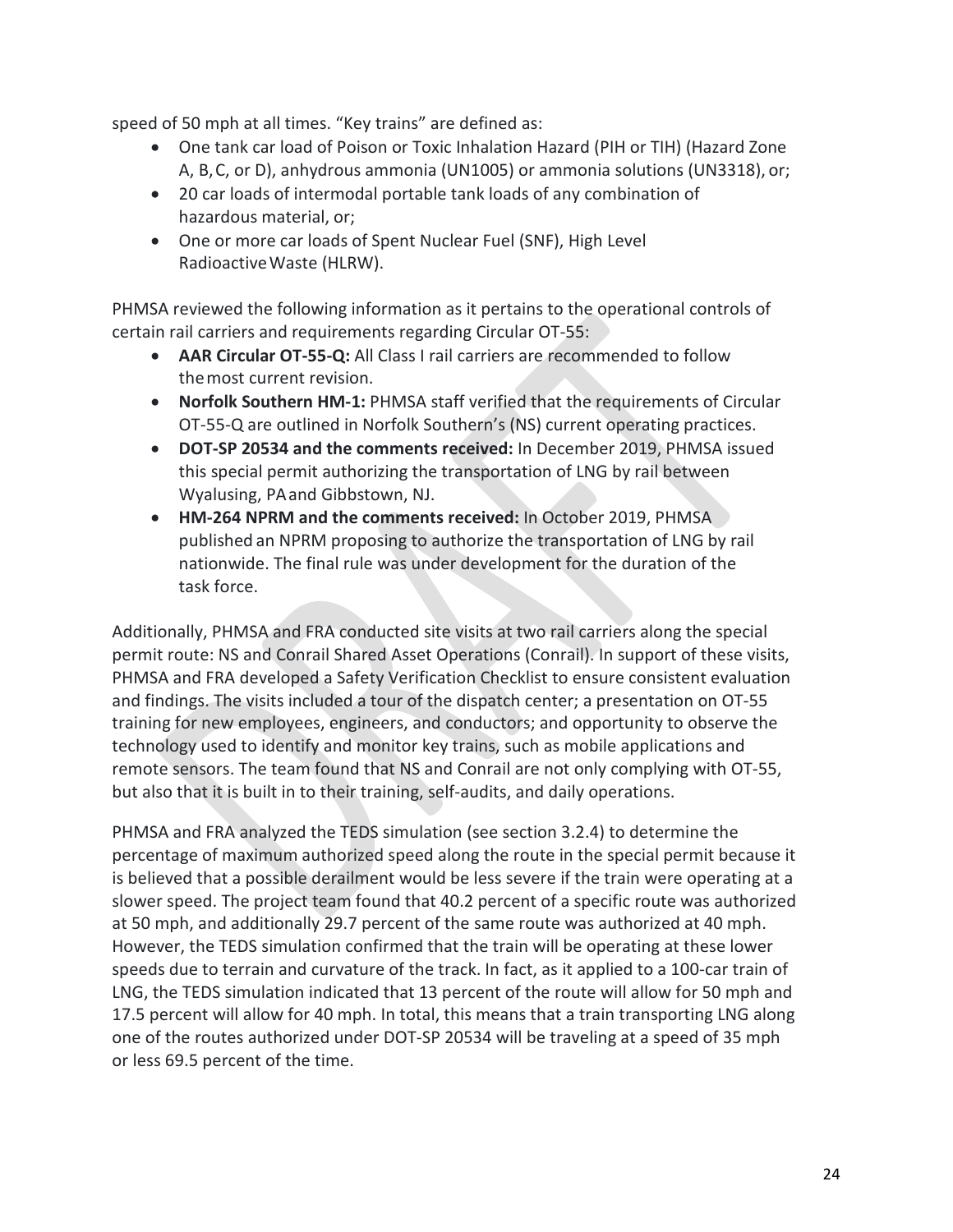#### *Planned Next Steps*

PHMSA plans to schedule additional site visits nationwide to further inform best practices throughout the country. However, circumstances surrounding the ongoing COVID-19 public health emergency have delayed planned travel, and its continued progression has introduced additional complexity in regards to future in-person site visits. In the interim, PHMSA and the FRA are awaiting additional information from Conrail and Norfolk Southern.

# 3.3.3 Automated Track Inspection

FRA is using track geometry vehicles to survey rail routes nationwide, including the two routes designated for transportation of LNG by rail in DOT-SP 20534.

# *Key Takeaways*

- Building on over 40 years of experience, FRA's Automated Track Inspection Program (ATIP) geometry measuring vehicles inspect large quantities of track without risk of human error or bias.
- In 2019, FRA's fleet of 8 geometry measuring vehicles conducted operational surveys over more than 125,000 miles of the U.S. rail transportation network.
- FRA and railroad inspectors use ATIP data to ensure track safety is being maintained and to assess trends within the industry. Having realized the benefits of this technology, industry has begun voluntarily implementing geometry car systems to help locate and correct exceptions as a quality assurance measure to enhance their track inspection and maintenance programs.
- With the increase in ATIP surveys and geometry measuring vehicles, FRA anticipates the number of cited track defects will decrease nationwide.
- FRA deployed ATIP vehicles to survey the designated routes from Wyalusing, PA to Gibbstown, NJ to ensure track quality, maintenance, and safety.
- FRA compared the March 2020 data with testing that has occurred over these two routes during the past 10 years to note any trends in track safety, determining that the Binghamton via Enola route has fewer track exceptions.

#### *Analysis*

Throughout March 2020, FRA deployed ATIP vehicles to survey the routes designated in DOT-SP 20534: Binghamton via Enola and Binghamton via Allentown. Geometry car inspections are snapshots in time, and prior results are not necessarily indicative of present conditions. Therefore, the FRA compared the March 2020 data with testing that has occurred over these two routes during the past 10 years to note any trends in track safety.

The March 2020 analysis showed that the Binghamton via Enola route had zero two-class drops, whereas previous surveys indicated a total of 6, and the Binghamton via Allentown route had 57 two-class drops, whereas previous surveys indicated a total of 12. A two-class drop typically occurs where the track geometry is permitted to degrade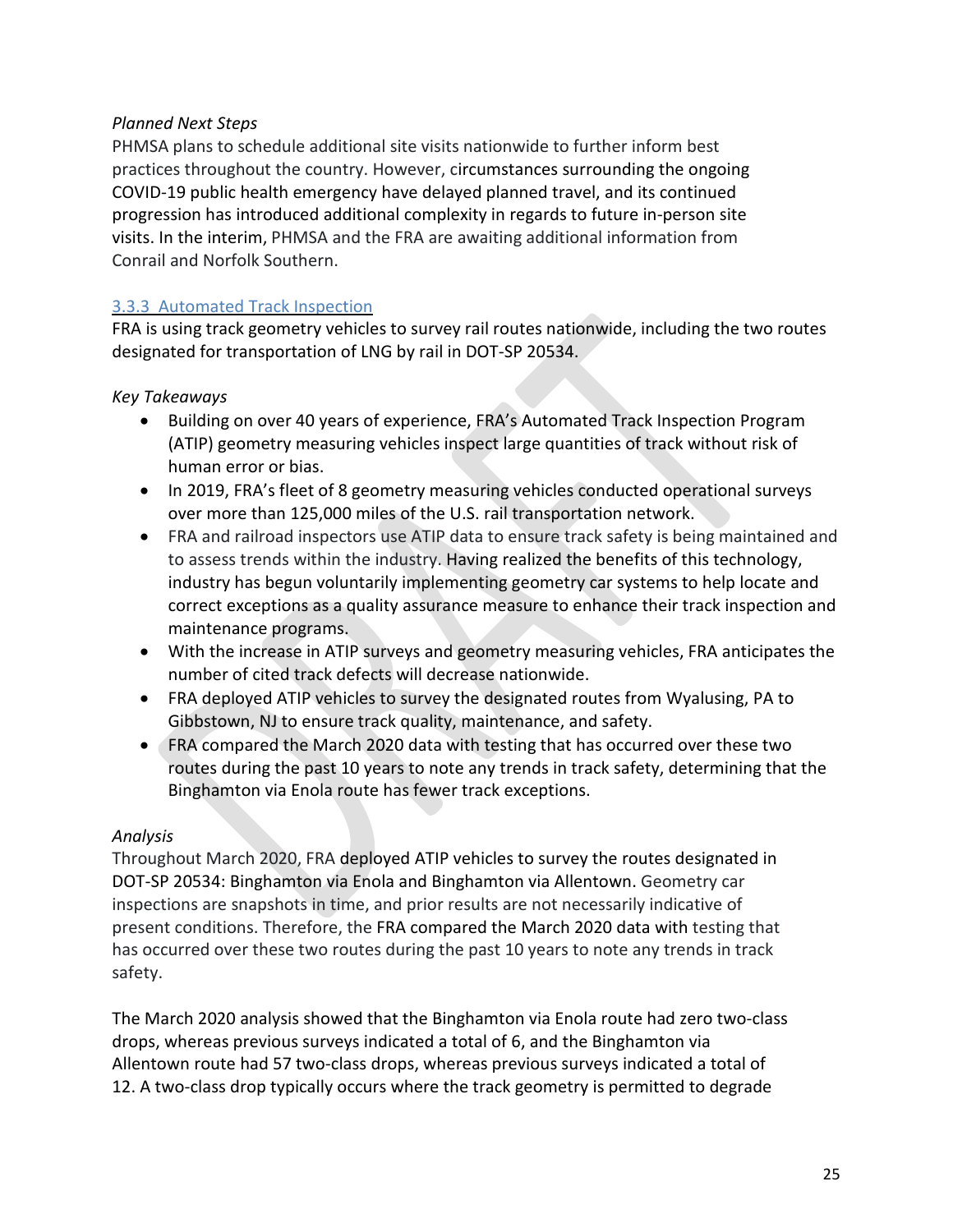to the point that it fails to comply with the regulation for the class of track that the railroad operates at and instead of repairing or slow ordering, the railroad continues operation as the track continues to degrade to the point it is out of compliance with the next lowest class as well. FRA did not survey the Buffalo via Conway route because operations studies determined it was no longer a reasonable alternative (see section 3.2.3).

FRA issued the survey reports to the maintaining railroads for each route segment. When exceptions are noted during ATIP surveys, FRA performs verifications either that same day or shortly thereafter. While compliance with the Track Safety Standards are mandatory, railroads have the opportunity to upgrade their infrastructure and/or maintain the track in a state of good repair to the point where subsequent track geometry surveys could have a very different outcome. However, in the snapshot of time in which the geometry surveys were conducted, the surveys indicate that the Binghamton via Enola route has fewer track exceptions.

#### *Planned Next Steps*

FRA will continue to conduct surveys nationwide in accordance with the ATIP Program. Additionally, FRA will survey the designated routes from Wyalusing, PA to Gibbstown, NJ again prior to the first shipment of LNG and will compare the results to those from March 2020 to ensure track quality, maintenance, and safety.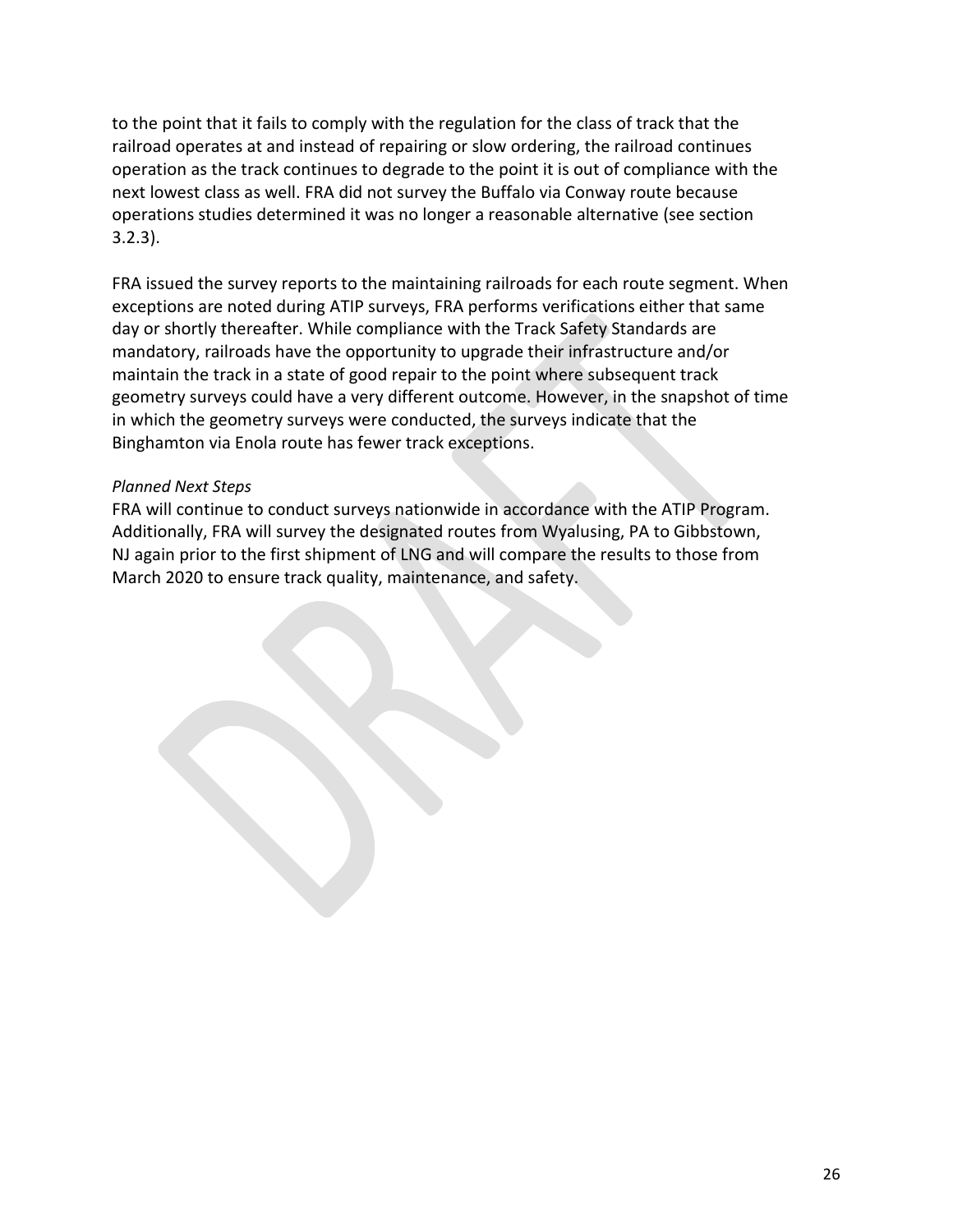# **3.4 Prepare for the Risk**

Efforts to "prepare for the risk" are focused on the emergency response community and ensure that—should an incident occur and the risks of LNG materialize—emergency responders have the awareness, training, and resources to keep themselves and the public safe.

#### 3.4.1 Validate Emergency Responder Opinions and Needs

PHMSA is engaging the emergency response community to ensure they have the information and tools to safely respond to an LNG-by-rail incident.

#### *Key Takeaways*

- PHMSA directs a comprehensive hazardous materials grants program to increase safety and efficiency when responding to transportation incidents involving hazardous materials, like LNG.
- PHMSA collaborated with the U.S. Coast Guard, the Federal Emergency Management Agency (FEMA), and FRA to host a town-hall meeting with emergency responders to learn about responder concerns of LNG transportation by rail.
- Participants noted that there is no heightened concern in the response community regarding LNG or LNG transportation by rail.
- Specifically, emergency responders with Hazardous Materials Technician training are oriented to the challenges of LNG incident response, and experienced response personnel regularly handle materials that have greater potential hazardous results and/or impacts than LNG.
- However, additional training may be necessary to prepare emergency responders below the Hazardous Materials Technician level for potential LNG release incidents.

#### *Analysis*

PHMSA's hazardous materials grants program has helped States, Territories, and Tribal entities since 1990 by providing approximately \$20 million in grant funding annually. By focusing on the unique challenges of hazardous materials transportation, PHMSA's grants program encourages a comprehensive approach to emergency training and planning that increases overall safety and efficiency when responding to transportation incidents involving hazardous materials, like LNG.

On October 14, 2019, PHMSA and the FEMA U.S. Fire Administration sponsored a Town Hall Meeting in Lancaster County, PA to seek input from the emergency preparedness community and its stakeholders to better inform the DOT about their needs should LNG by rail be authorized. The meeting consisted of a series of technical presentations on LNG transportation risks and incident response protocols, including known safety hazards, current handling and response procedures, and emergency response community readiness. Attendees provided general inputs on issues related to improving the overall effective response capability in the event of a rail incident of LNG and had an opportunity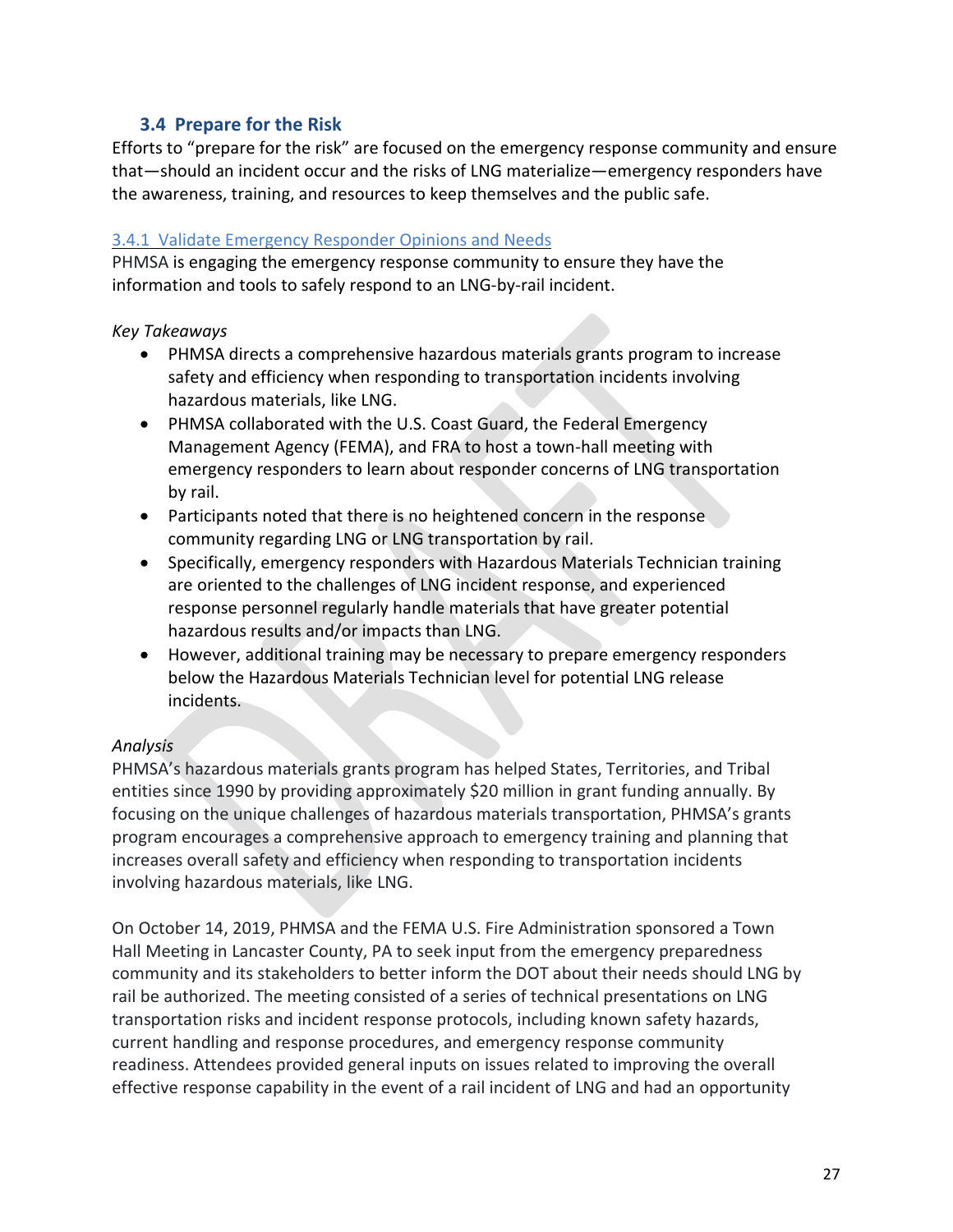to raise issues or concerns in open discussions.

# *Planned Next Steps*

Circumstances surrounding the ongoing COVID-19 public health emergency have delayed previously planned events and introduced additional complexity in regards to hosting in-person stakeholder gatherings. Nonetheless, PHMSA is committed to continued engagement with stakeholders on this topic and will reassess the following planned activities as health and safety permits:

- Meeting with Philadelphia Fire Commissioner Previously scheduled for March 18, 2020; Cancelled
- NY/NJ Town Hall Meeting Previously scheduled for April 2020; Postponed until further notice
- International Association of Fire Chiefs Roundtable Previously scheduled for June 2020; Rescheduled for June 2021
- Town Hall Meeting (Location TBD) Previously scheduled for September 2020; Postponed until further notice

# 3.4.2 Develop LNG Educational and Outreach Plan

PHMSA is compiling and producing materials to ensure emergency responders have the requisite training and knowledge to protect the public if an LNG incident were to occur.

# *Key Takeaways*

- PHMSA enhances public safety and emergency preparedness through the development and dissemination of training materials, technical assistance, seminars and workshops, and outreach initiatives.
- PHMSA is developing a Reference Sheet for LNG Commodity Preparedness and Incident Management, as well as illustrations and prototype models of the DOT-113 tank car to better educate stakeholders on the packaging design, structure, and safety features.
- The LNG industry, trade associations, government agencies, and emergency responders have existing structures in place to develop education and outreach materials in collaboration with one another.
- PHMSA is facilitating increased coordination between stakeholders to improve education outcomes and ensure that emergency responders receive the necessary LNG response training.
- PHMSA will publish any relevant outreach and education materials, including links to external materials, to its LNG-dedicated webpage.

# *Analysis*

PHMSA reviewed the following outreach and education mechanisms that industry, government agencies, and stakeholder organizations have created and made available.

• The **Center for Liquefied Natural Gas (CLNG)** has outreach materials on their website that provide general awareness on LNG, the LNG value chain, and LNG economics.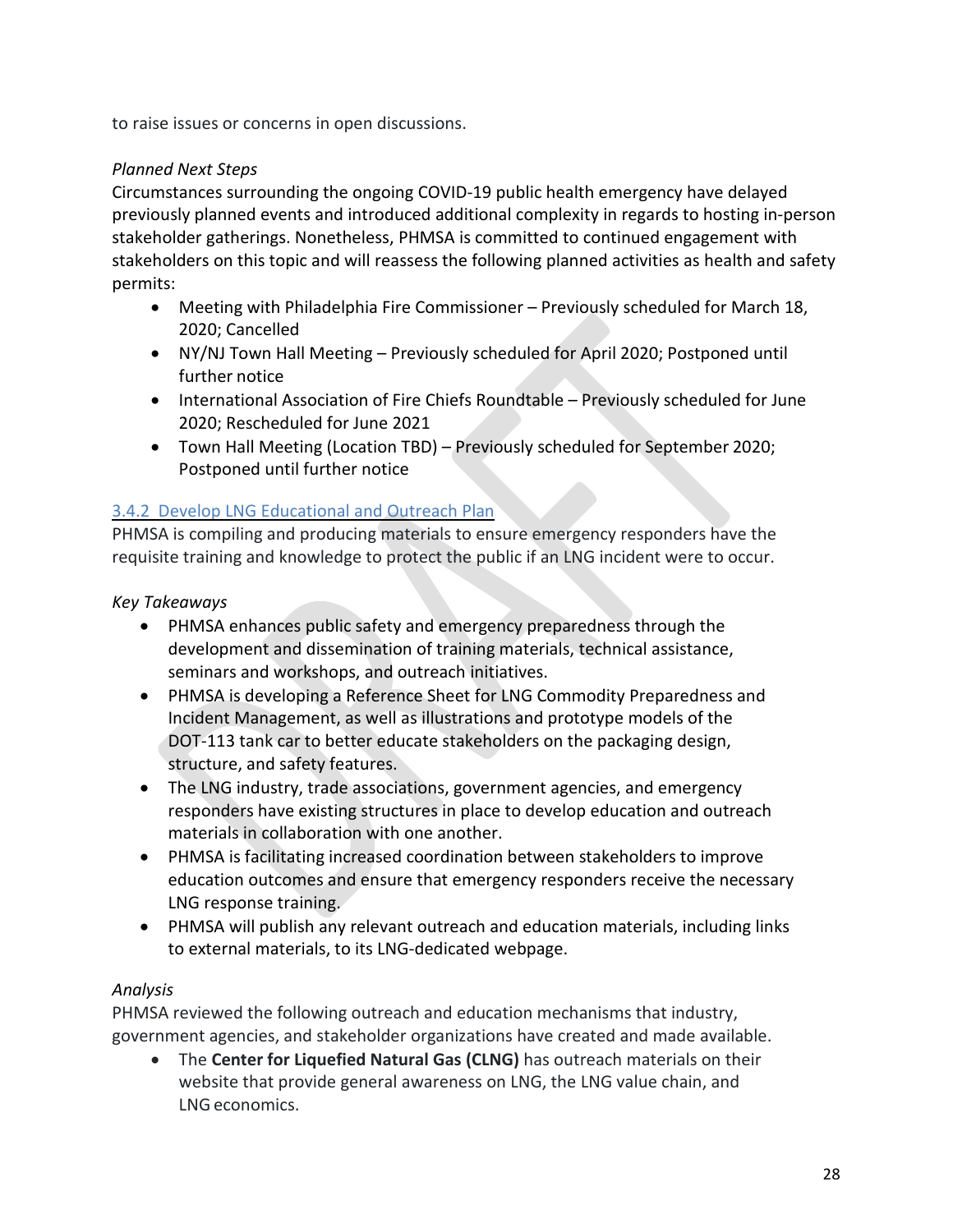- FRA has provided grant funding to **Transportation Community Awareness Emergency Response (TRANSCAER®)** to develop an LNG workshop for emergency responders. CLNG and the **American Petroleum Institute (API)** are providing expertise and will deliver content by Fall 2020, with the first workshop scheduled for Winter 2021.
- **USCG Liquefied Gas Carrier National Center of Expertise (LGC NCOE)** has developed various resources and trainings for UCSG Marine Inspectors, many of which are publicly available on its website.
- The seven major **Class I Railroads** work with the **Security and Emergency Response Training Center (SERTC** - operated by the Transportation Technology Center, Inc. [TTCI], a subsidiary of the **AAR**) to conduct training and outreach with local emergency response organizations. Class I railroads also conduct trainings along routes to ensure that local emergency responders receive general and commodity-specific hazmat training. The railroads also actively promote the AskRail® mobile application, which is available to emergency responders to quickly and accurately identify a commodity being transported in a specific rail car. As with crude oil, there is precedent, for the railroads to sponsor trainings for emergency responders along their routes based on commodity flow.
- The **Short Line Safety Institute (SLSI)**, a DOT grantee, is developing LNG trainings and other resources to ensure that emergency responders located near short linerailroads receive adequate training and preparedness resources ahead of any LNG transport.
- **Texas A&M Engineering Extension Service (TEEX)**, a DOT grantee, has developed an LNG spill control and fire suppression course for emergency responders and workswith USCG to deliver trainings to emergency responders.
- **Northeast Gas Association (NGA)**, in partnership with the **Massachusetts Firefighting Academy**, offers a comprehensive LNG safety and emergency response trainingprogram that combines classroom instruction and hands-on training.

# *Planned Next Steps*

PHMSA will work to facilitate coordination between organizations to influence education outcomes and ensure that emergency responders receive the necessary LNG response training and will publish any relevant outreach and education materials, including links to external materials, to its LNG-dedicated webpage. Additionally, to supplement existing industry resources, PHMSA is developing the following materials:

• An **LNG Commodity Preparedness and Incident Management Reference Sheet** that will provide emergency response organizations with a standard incident management framework based on pre-incident planning and preparedness principles and best practices. It will cover transportation safety and precautions, hazard assessment and risk, rail safety procedures, logistics, and the tools, equipment, and resources necessary to prepare for and respond to LNG rail transportation incidents. PHMSA and DOE-Hammer have entered into an IAA and have begun to assemble a team of SMEs, to include government, industry,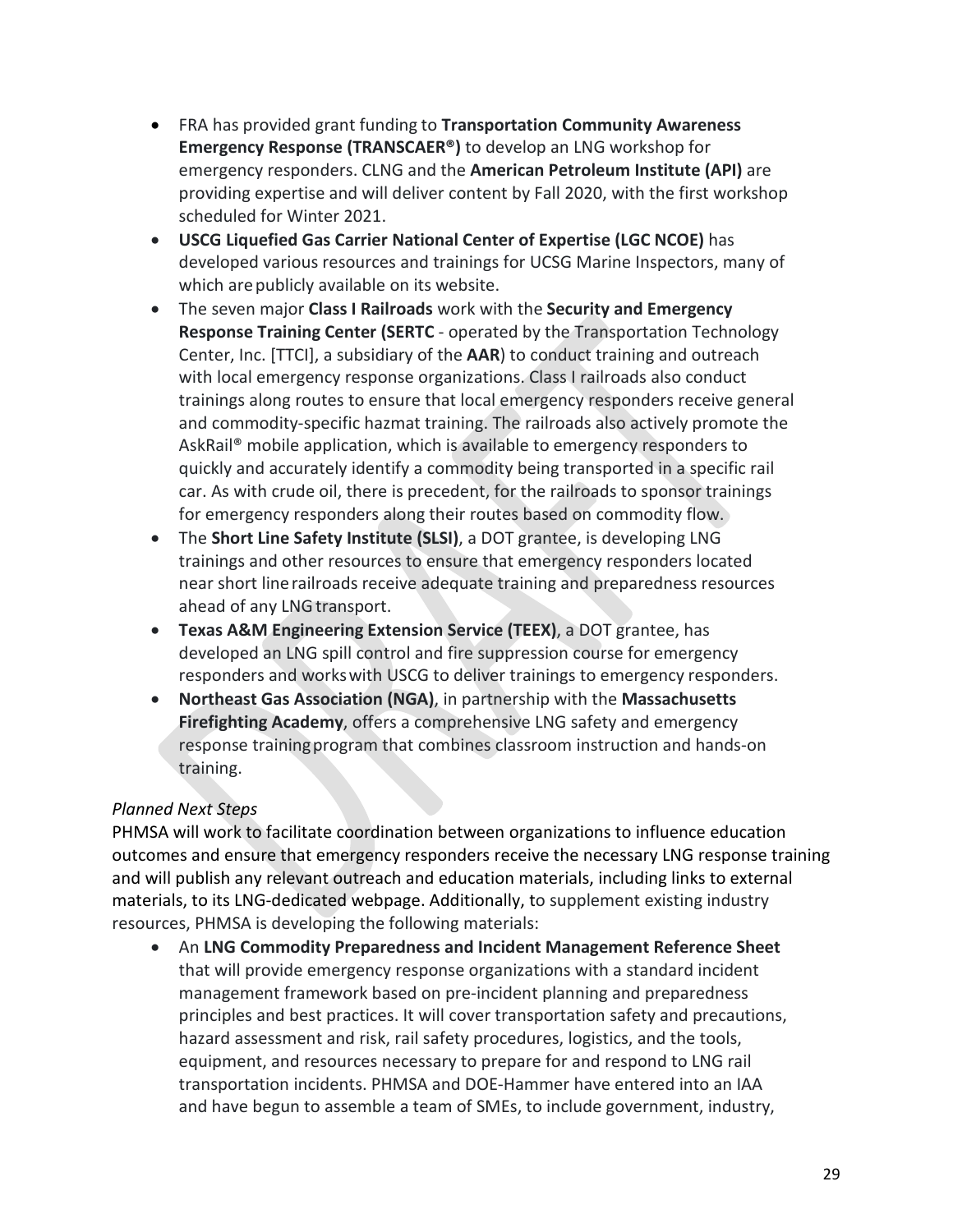and emergency response representatives. DOE-Hammer is developing a project plan with an estimated timeline of 6–9 months for development. The COVID-19 public health pandemic is not expected to impact delivery because all working sessions can be completed remotely. Expected delivery is January–April 2021.

- In March 2020, PHMSA and FRA developed a draft **illustration of the DOT-113 tank car** similar to those that appear in the Emergency Response Guide Book (ERG). The illustration will depict the DOT-113's external construction and features (including fittings compartment). It will be used primarily for outreach and training purposes; however, PHMSA will assess the inclusion of the DOT-113 tank car illustration during development of the 2024 ERG.
- A **prototype model of the DOT-113 tank car** to demonstrate the scale and construction of the DOT-113 tank car. This model can be used to educate stakeholder groups, including Congress and emergency responders, on the integrity of the tank car construction and safety features. Also, PHMSA is developing **prototype models of the T75 UN portable tank and the MC-338 cargo tank** for scale comparison to the DOT-113 tank car.
	- o Chart Industries (packaging manufacturer) has provided PHMSA CAD drawings of the three packaging types that the Empire Group (3D printer/prototype modeler) uses to develop the physical models.
	- o Empire Group is currently printing and building the DOT-113 tank car model with delivery expected in July 2020. Upon satisfactory delivery of the tank car model, PHMSA will engage with Empire Group to develop the T75 UN portable tank model and the MC-338 cargo tank model.
	- o Empire Group's turnaround time has ostensibly been affected by the COVID-19 public health pandemic and by the difficulty in scaling the CAD drawings down to an appropriate size. Estimated delivery time on the remaining two packaging prototype models would be up to 3 months from tasking date (tentatively October 2020).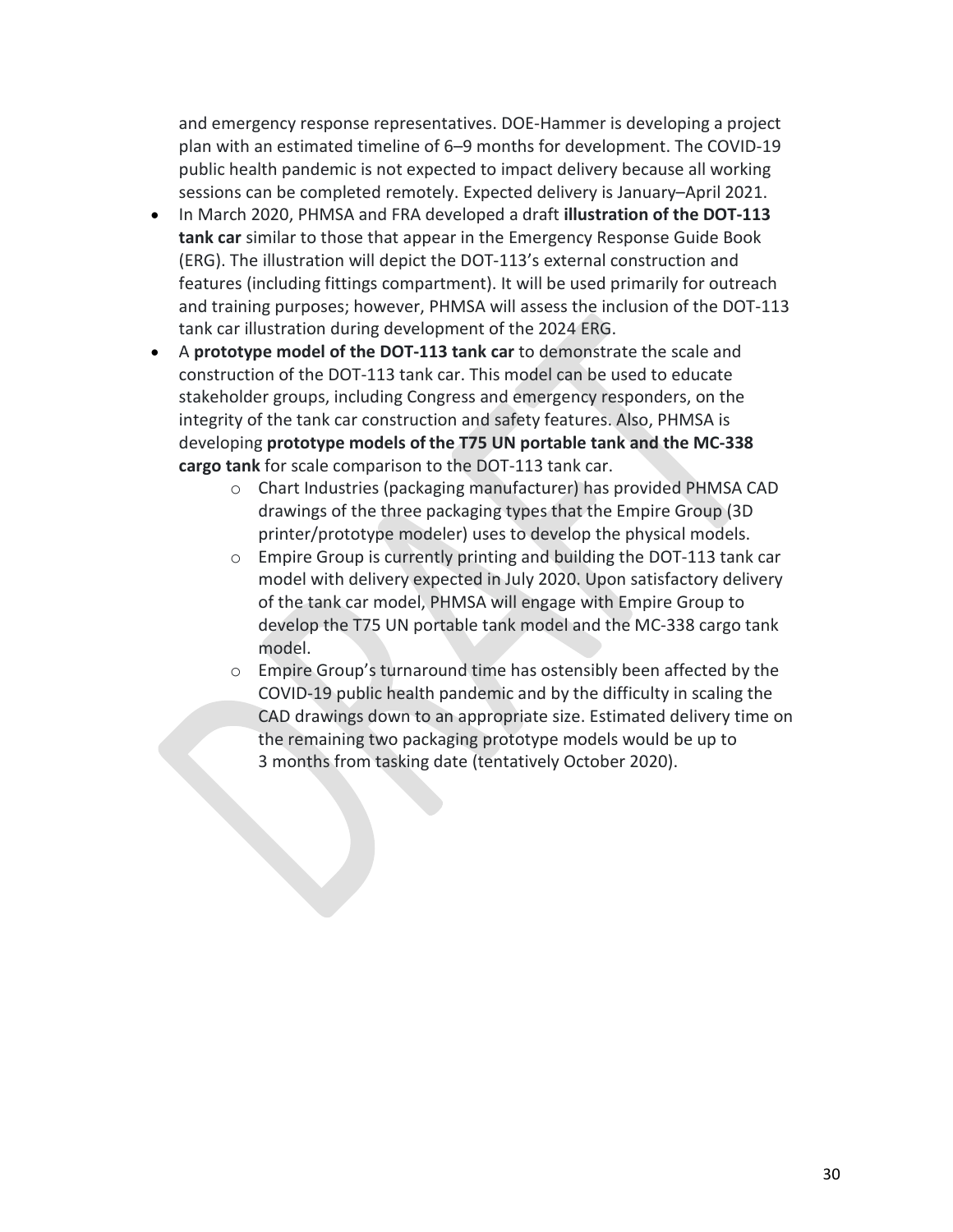# **3.5 Validate the Risk**

#### 3.5.1 Stand-up TRB Collaboration for LNG Research

PHMSA is working with the National Academy of Sciences to validate the scope and direction of the task force through a TRB study on the transportation of LNG by rail tank car.

#### *Key Takeaways*

- On December 20, 2019, President Donald J. Trump signed the "Further Consolidated Appropriations Act, 2020," which requires PHMSA to enter a contract with the National Academy of Sciences to complete a study through the TRB on the transportation of LNG in rail tank cars.
- PHMSA has executed a not-to-exceed \$1 million cost reimbursable research contract (contract #: 693JK320C000001) with the National Academy of Sciences.
- Task I of the study will validate or identify gaps in the evaluation, criteria selection, and approach used by the LNG Task Force.
- Task II of the study will inform regulatory and policy communities about the hazards and mitigation of incidents involving LNG-by-rail transport, as well as knowledge gaps that would need further exploration in the long term.
- The Task I report will be delivered to PHMSA 7 months after contract execution (estimated November 2020) and the final report for Task II is expected Spring 2022.

#### *Analysis*

TRB will appoint a committee consisting of between 10 and 14 experts. It will hold a total of 6 in-person meetings, as well as additional short meetings by conference call. The Task I report is expected in Fall 2020, which will be peer reviewed and delivered to PHMSA and Congress upon completion. It will also be made available to the public. After the release of the first report, the committee will begin work on the more in-depth study, building upon the previous findings. At the fourth meeting in Winter 2020, the committee will convene a workshop to hear from a wide range of experts and practitioners who can inform on the key study topics outlined above. Additional experts will be invited to brief the committee during the fifth meeting in March 2021.

PHMSA and FRA officials will be invited to attend all open sessions during these committee meetings. During closed sessions, the committee will focus on shaping its second report. The committee's final meeting will take place in Summer 2021. This meeting will be held largely in closed session to finalize the Task II report, which will be submitted for institutional peer review in Summer 2021. Once the Task II report has cleared peer review, it will be released in final (but prepublication form) during Fall 2021. Printed, typeset reports will be delivered by Spring 2022.

#### *Planned Next Steps*

The first public meeting of the committee, FRA, and PHMSA has been set for July 20, 2020 and the second meeting has been tentatively set for the first week in September 2020.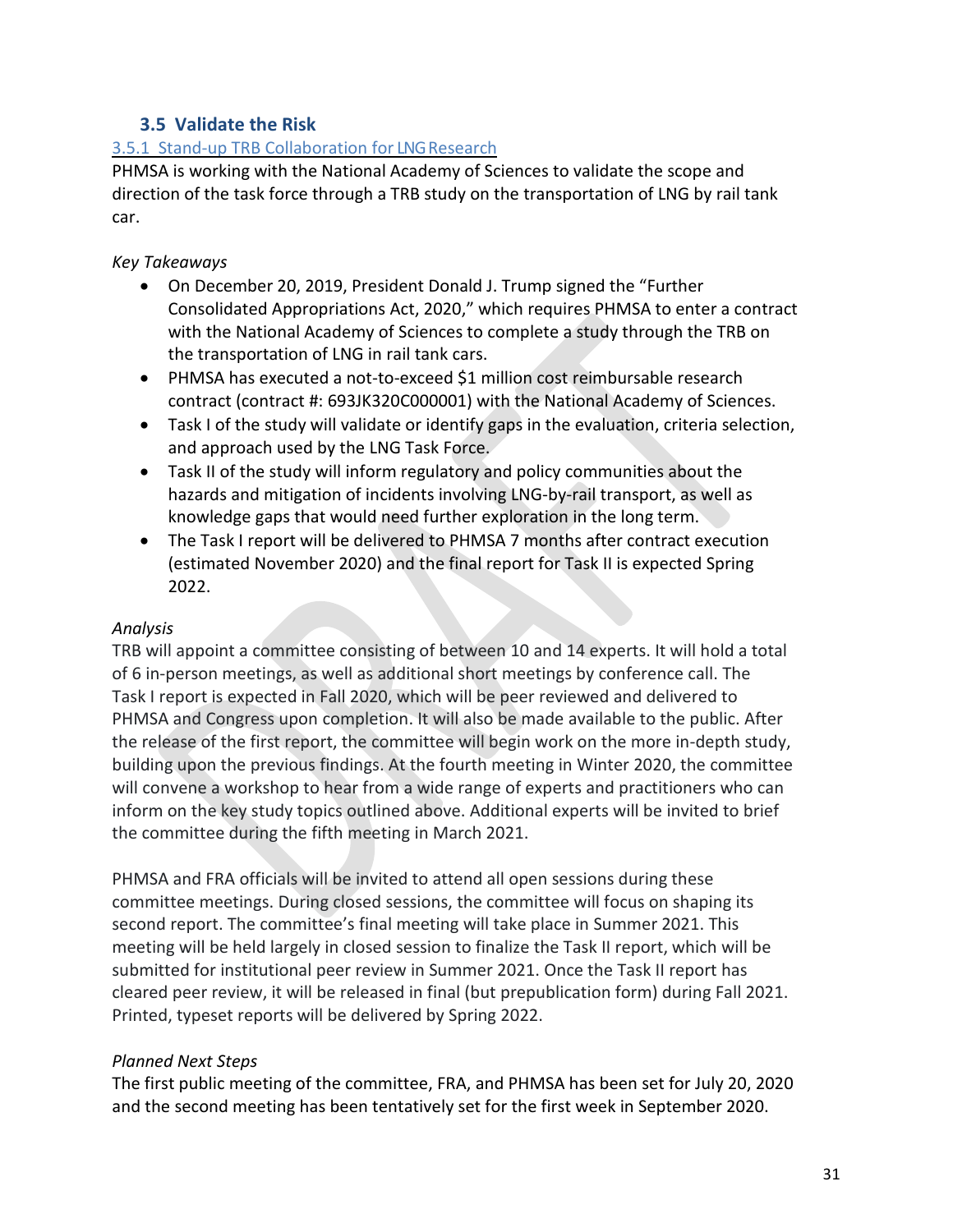# **4. TASK DELIVERABLES UNDER DEVELOPMENT**

DOT staff continue to engage in the completion of the project tasks and initiate further action, as necessary. Therefore, various task deliverables are under development within PHMSA and FRA. These deliverables seek to foster continuous improvement in the DOT's concerted and continual effort to ensure the safe transportation of LNG by rail. Although referenced throughout this report, Table 2 consolidates the deliverables that are currently underway or planned in support of the task force, as well as their expected date of delivery.

| <b>Deliverable</b>                                                  | <b>Expected Delivery Date</b> |  |  |
|---------------------------------------------------------------------|-------------------------------|--|--|
| DOT-113 Tank Car Prototype Model                                    | <b>July 2020</b>              |  |  |
| LNG Commodity Preparedness and Incident Management Reference        |                               |  |  |
| Sheet                                                               | January - April 2021          |  |  |
| T75 UN Portable Tank and the MC-338 Cargo Tank Prototype Models     | October 2020                  |  |  |
| Derailment Model Simulations- Evaluation Of Risk Reduction From LNG | August 2020                   |  |  |
| <b>Tank Car Design Improvements</b>                                 |                               |  |  |
| <b>TEDS Technical Report</b>                                        | August 2020                   |  |  |
| UN T75 Fire-Testing Draft Report                                    | <b>Fall 2021</b>              |  |  |
| Un T75 Fire-Testing Final Report                                    | <b>Fall 2021</b>              |  |  |
| Internal Report on International LNG by Rail Transportation         | <b>Fall 2020</b>              |  |  |
| <b>TRB Task I Report</b>                                            | Spring 2022                   |  |  |
| <b>TRP Task II Report</b>                                           | <b>Fall 2020</b>              |  |  |

# **Table 2: Expected Delivery Dates of Ongoing Task Deliverables**

# **5. CONCLUSION**

The properties of LNG are well understood. History shows that LNG has been transported safely by highways and marine vessels for decades both within the United States and internationally. More recently, technological and scientific advancements in tank car development have made rail a viable transportation alternative, providing increased opportunities for safe and efficient transportation of LNG to meet the growing domestic and international demand.

The HM-264 final rule is the first step to enabling the transportation of LNG by rail, and PHMSA and FRA are confident that it will ensure transportation safety. However, the hazardous materials transportation sector is constantly evolving and, as such, research and analysis must continue to progress. The goal of the task force was to conduct additional analysis separate from and beyond the regulatory scope of Executive Order 13868 and the HM-264 rulemakings. This goal extends beyond the duration of this task force, and future work will build on the foundation presented in this report.

The task force did not identify any new safety gaps related to the transportation of LNG in tank cars. The findings of the task force related to the use of Circular OT-55-Q in the rail industry and the increased thickness for the outer tank of the DOT-113 tank car design are consistent with